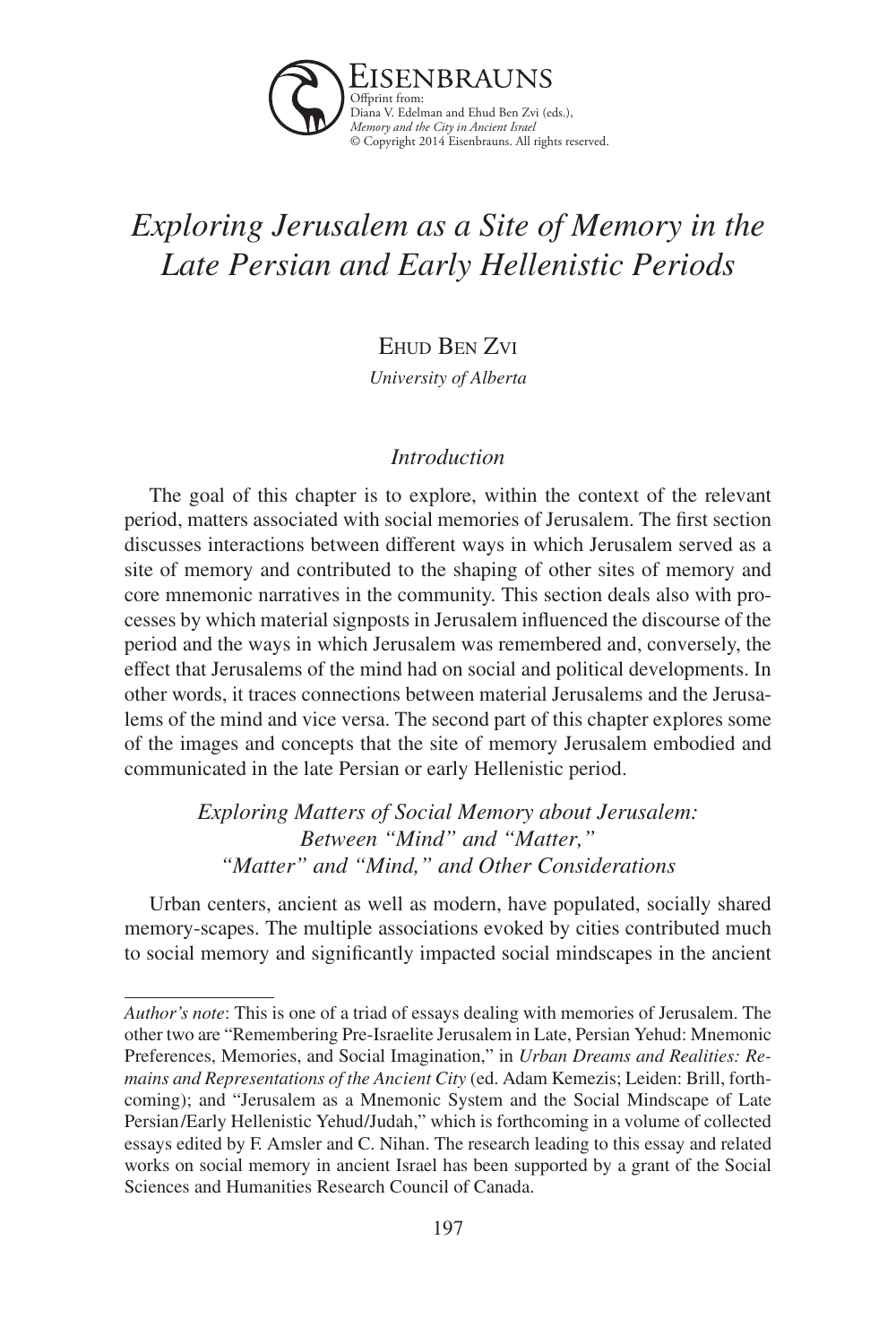Near East. Ancient cities served as the actual, worldly landscape populated by "material" sites of memory, some of which were personal and others of which were directly and intentionally involved in the shaping of a collective social memory, such as palaces, temples, inscriptions, walls, gates and the like. Cities were sites of social memory in a very different way. Like Babylon or Nineveh, they served as ciphers that activated and communicated various mnemonic worlds as they integrated multiple images, remembered events, and provided a variety of meanings in diverse ancient communities. Within the community that identified or positively associated itself with them, these cities served as ciphers that evoked and communicated a sense of order and construed a past and future that, in turn, played important roles in inner processes of formations of self-identity. These cities embodied and evoked central mythical images and memories that socialized the mnemonic community so that they might share a social mnemonic landscape and a general social mindscape. Social memories affected and to some extent effected not only the way in which people thought and understood the world and themselves but also their actions, including those related to cities. Thus, certain cities emerged to a significant extent the way they did because of social memories; their importance and relevance were at least, in part, the outcome of social memory.

Although cities that serve as sacred cities in "traditional" societies share some important features, whether they are inside or outside the ancient Near East,<sup>1</sup> this essay is primarily about the Jerusalem of the late Persian / Early Hellenistic period.<sup>2</sup> This city was extremely unlike the very large, central, imperial cities of the ancient Near East in terms of its population, political and economic clout, and even its social organization.<sup>3</sup> But it was still a sacred, cen-

<sup>1.</sup> See, for instance, Diana L. Eck, "The City as a Sacred Center," in *The City as a Sacred Center. Essays on Six Asian Contexts* (ed. Bardwell Smith and Holly Baker Reynolds; International Studies in Sociology and Social Anthropology 46; Leiden: Brill, 1987) 1–11.

<sup>2.</sup> Jerusalem has a long history as a central, sacred city before and after the period discussed here. The chapter, as appropriate to the theme of the present volume, is devoted to the late Persian or Early Hellenistic period in Judah/Yehud.

<sup>3.</sup> For demographic studies about Jerusalem and its surrounding areas during the Persian period, see, among others, Oded Lipschits, "Persian Period Finds from Jerusalem: Facts and Interpretations," *JHS* 9/20 (2009). On-lime: http://www.jhsonline.org/ Articles/article\_122.pdf; idem, *The Fall and Rise of Jerusalem: Judah under Babylonian Rule* (Winona Lake, IN: Eisenbrauns, 2005), esp. pp. 258–71; idem, "Demographic Changes in Judah between the Seventh and the Fifth Centuries bce," in *Judah and the Judeans in the Neo-Babylonian Period* (ed. Oded Lipschits and Joseph Blenkinsopp; Winona Lake, IN: Eisenbrauns, 2003) 323–76; Israel Finkelstein, "Persian Period Jerusalem and Yehud: A Rejoinder," *JHS* 9/24 (2009). On-line: http://www.jhsonline.org/ Articles/article\_126.pdf; idem, "Jerusalem in the Persian (and Early Hellenistic) Period and the Wall of Nehemiah," *JSOT* 32 (2008) 501–20; idem, "Archaeology and the List of Returnees in the Books of Ezra and Nehemiah," *PEQ* 140 (2008) 7–16; Hillel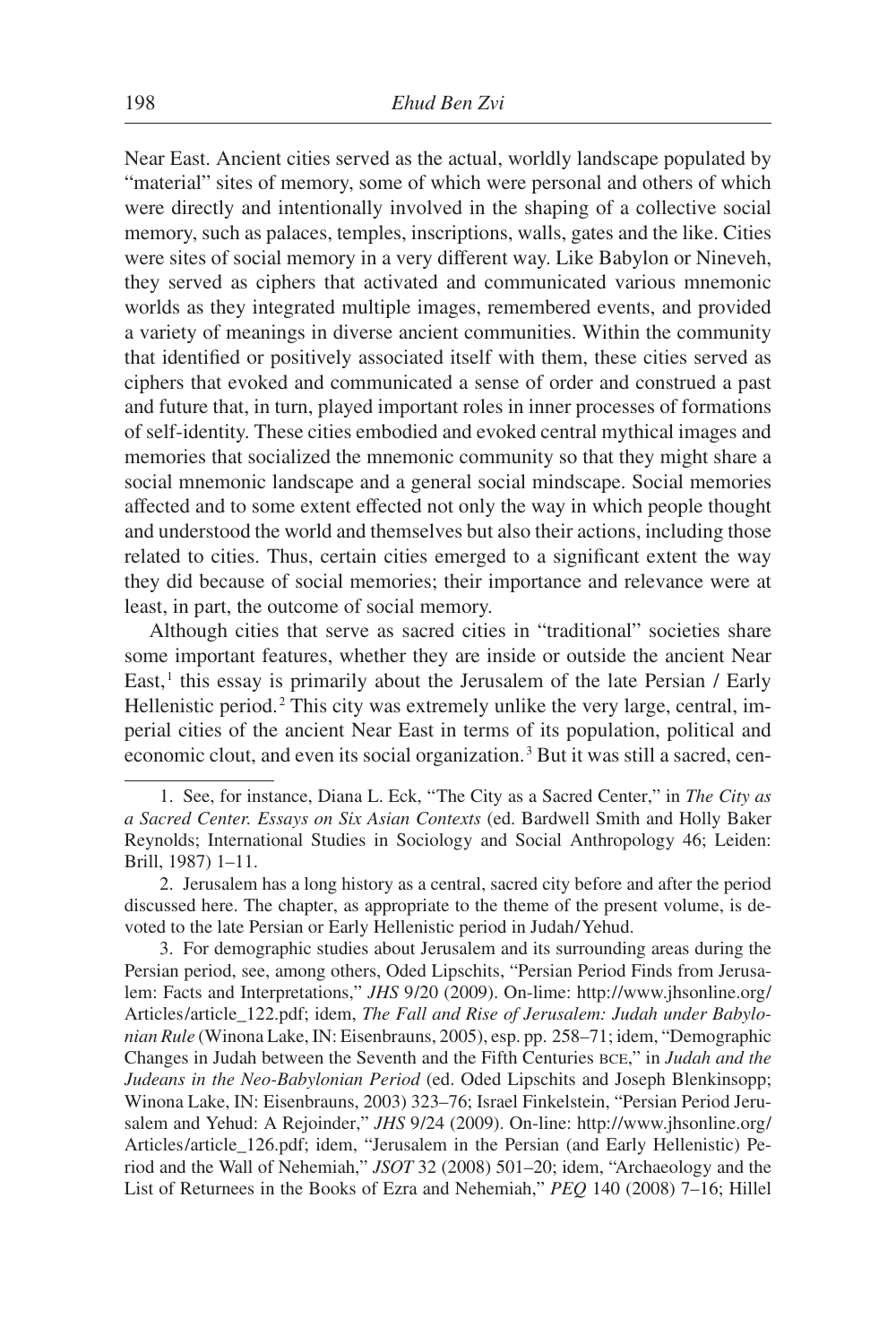tral city<sup>4</sup> for a particular community that, unsurprisingly, thought of it as the central city of a future, worldwide empire they believed would certainly come.

Jerusalem served as a central site of memory in late Persian Yehud in two main ways. On the one hand, it was the site that embodied and brought together in some meaningful way multiple material sites of memory the residents of the period encountered in their daily lives. These sites included, for example, a temple whose building and furnishings were much poorer than other central temples and poorer than the Jerusalemite temples that existed in the memory of the community (see Hag 2:3; compare Ezra 3:12). In fact, this material temple was not considered worthy of much writing and, thus, of much remembering in terms of its building or furnishings, as any comparison with descriptions of other temples or sacred cultic buildings of the past or the future (e.g., Ezekiel 40–44) that existed within the literary repertoire of the community clearly shows (see, for instance, 1 Kings  $5-6$ ; compare Exodus  $25-28$ ;  $35-40$ ).<sup>5</sup> The temple itself was thus conceptualized as a marker of a post-calamity period, a reminder of a glorious past and of a glorious future that is "not yet."

Geva, "המינימליסטית ההצעה ההצעה בתקופותיה ההצעה בתקופותיה") והתקופות היה Geva, "Estimating Jerusalem's Population in Antiquity: A Minimalist View,"] *ErIsr* 28 (Teddy Kollek Volume; 2007) 50–65; Amos Kloner, "Jerusalem's Environs in the Persian Period," in *New Studies on Jerusalem* (ed. Avraham Faust and Eyal Baruch; Ramat Gan: Ingeborg Rennert Center for Jerusalem Studies, 2001) 91–95 [Hebrew]; compare Charles E. Carter, *The Emergence of Yehud in the Persian Period: A Social and Demographic Study* (JSOTSup 294; Sheffield, Sheffield Academic Press, 1999); Avraham Faust, "Judah in the Sixth Century b.c.e.: A Rural Perspective," *PEQ* 126 (2003) 37–53. See also a summary of the situation in Kirsi Valkama, "What Do Archaeological Remains Reveal of the Settlements in Judah during the Mid-Sixth Century bce?" in *The Concept of Exile in Ancient Israel and Its Historical Contexts* (ed. Ehud Ben Zvi and Christoph Levin; BZAW 404; Berlin: de Gruyter, 2010) 39–59.

4. It is important to stress that "cities" and even central "cities" in this context are not necessarily defined by having a large population (see bibliography in the previous note) or by their being walled. Jerusalem was without a wall when the temple was established, and if at a later stage in the Persian period it was surrounded by a wall, the latter was certainly not a massive defensive wall meant to withstand the attack of any significant army. It is worth noting also that, within the social mindscape of the period, cities had "daughters," that is, secondary, small and mainly rural settlements. But conceptually, "daughters" belong to the same category as "mothers." What characterized a central sacred city was neither the size nor the wall but a conceptualization of the city as the place of a "great god," a place connecting "heaven and earth," a central place in the divine economy, and the like. This is discussed in the subsection "Jerusalem, Cities, Houses and Cosmos," below.

5. See David J. A. Clines, "Haggai's Temple, Constructed, Deconstructed and Reconstructed," in *Interested Parties: The Ideology of Writers and Readers of the Hebrew Bible* (JSOTSup 205; Gender, Culture, Theory 1; Sheffield: Sheffield Academic Press, 1995) 46–75 (esp. p. 53); originally published in *SJOT* 7 (1993) 19–30.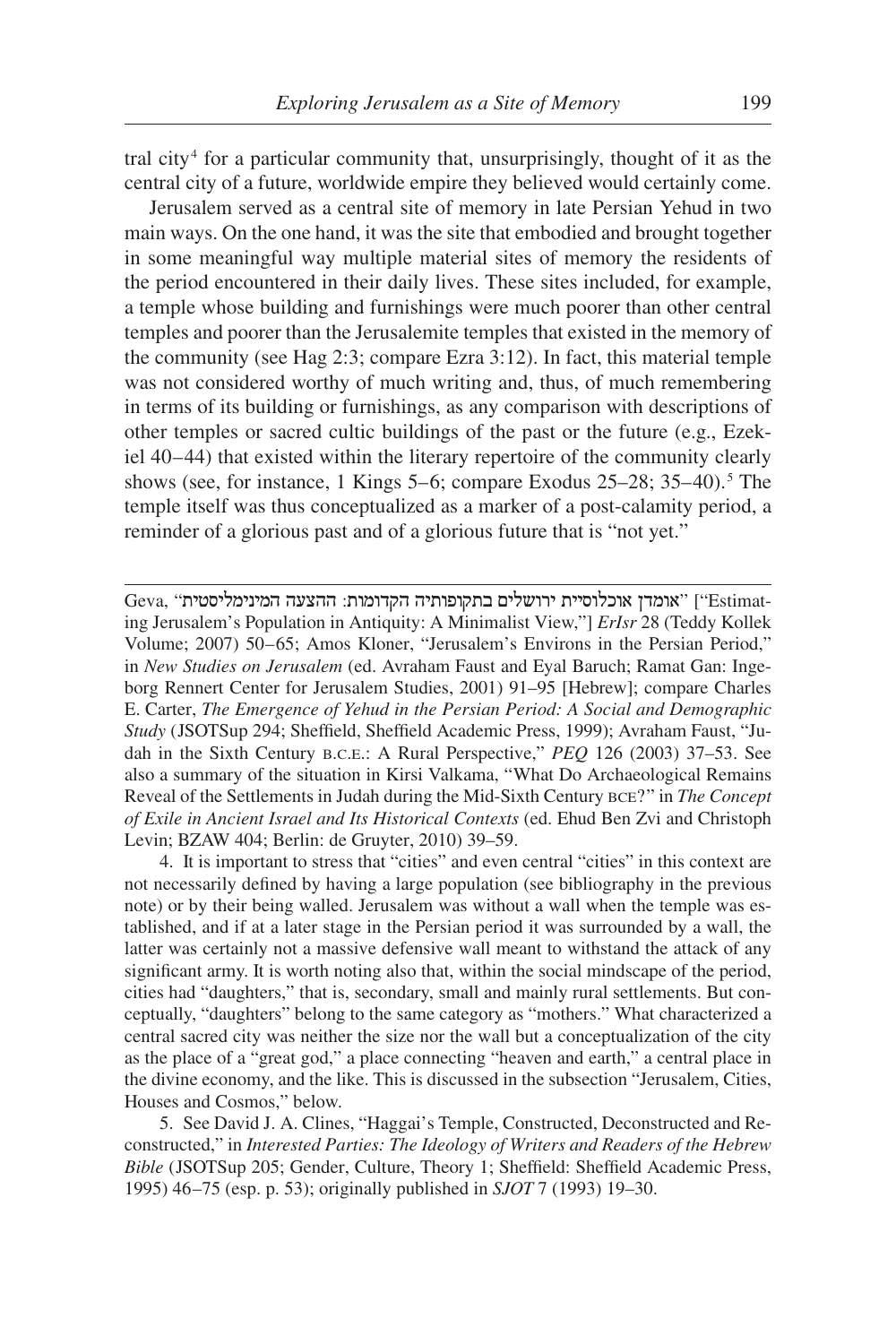One has to assume that ruins were probably seen in the area in and around Jerusalem throughout the Persian period.<sup>6</sup> These ruins and empty spaces also served to bring home the presence of a past and of its catastrophic fate. These ruins would reinforce a sense that the community is just the "remnant" of a terrible calamity, whose memory probably remained for generations in the community.7 The buildings of Jerusalem served to shape a collective memory obsessed with a past calamity, which, within the social mindscape of the community, was tantamount to being obsessed with the importance of Yhwh's past judgment. It also meant obsession with closely related activities such as (a) construing and remembering the actions of Judah and Jerusalem that made them worthy of such a divine punishment within this discourse and (b) construing hope for a restoration that will return not to the prejudgment situation that led to disaster but to a new hopeful, stable future.<sup>8</sup> The repertoire of books that carried particular authority within the Jerusalem-centered literati in the late Persian / early Hellenistic period particularly reflected these "obsessions."9

6. Compare David Ussishkin, "The Borders and *De Facto* Size of Jerusalem in the Persian Period," in *Judah and the Judeans in the Persian Period* (ed. Oded Lipschits and Manfred Oeming; Winona Lake, IN: Eisenbrauns, 2006) 147–66.

7. In a short period, Judah suffered a reduction of 70–75% in its population, and close to 90% in some areas (for example, Jerusalem environs, eastern strip). The city was burned and uninhabited, due to war, famine, associated diseases, deportation, and migration caused by the economic collapse that followed and was engendered by the sociopolitical collapse. Even in Benjamin, which was the least affected of all regions, the population dropped by more than 50%. A catastrophe of this magnitude could not but be remembered and become a site of memory or cipher bearing a weighty significance for generations after the event, particularly among those whose self-identity was grounded in a close identification with those afflicted by the disaster but also within any polity or community that imagined itself and was understood as standing in continuation with the one that had suffered a calamity such as this. See Hermann-Josef Stipp, "The Concept of the Empty Land in Jeremiah 37–43," in *Concept of Exile* (ed. Ehud Ben Zvi and Christoph Levin) 103–54. He compares this shrinkage of population with that caused by the Thirty Years' War, which was far less dramatic. To put it in today's numbers, this would be equivalent to the loss of about 25 million Canadians or more than 230 million Americans (pp. 144–50). It is worth stressing that there was no demographic or economic recovery to anywhere near the level of late monarchic Judah during the Persian and early Hellenistic periods.

8. A social preference toward the development of discourses of hope (and utopian thinking) in this sort of community is to be expected. See my "Reading and Constructing Utopias: Utopia/s and/in the Collection of Authoritative Texts of Late Yehud. General Considerations and Some Observations," *Studies in Religion* 42 (2013) 463–76.

9. The underlying assumption is that most of the books included today in the Hebrew Bible in more or less their present forms are representative, to at least a significant degree, of the general authoritative repertoire of these literati in the late Persian / early Hellenistic period. This is a reasonable assumption, at least concerning the pentateuchal collection, the Deuteronomistic Historical collection, the prophetic books collection, Chronicles, and most of the psalms and Proverbs.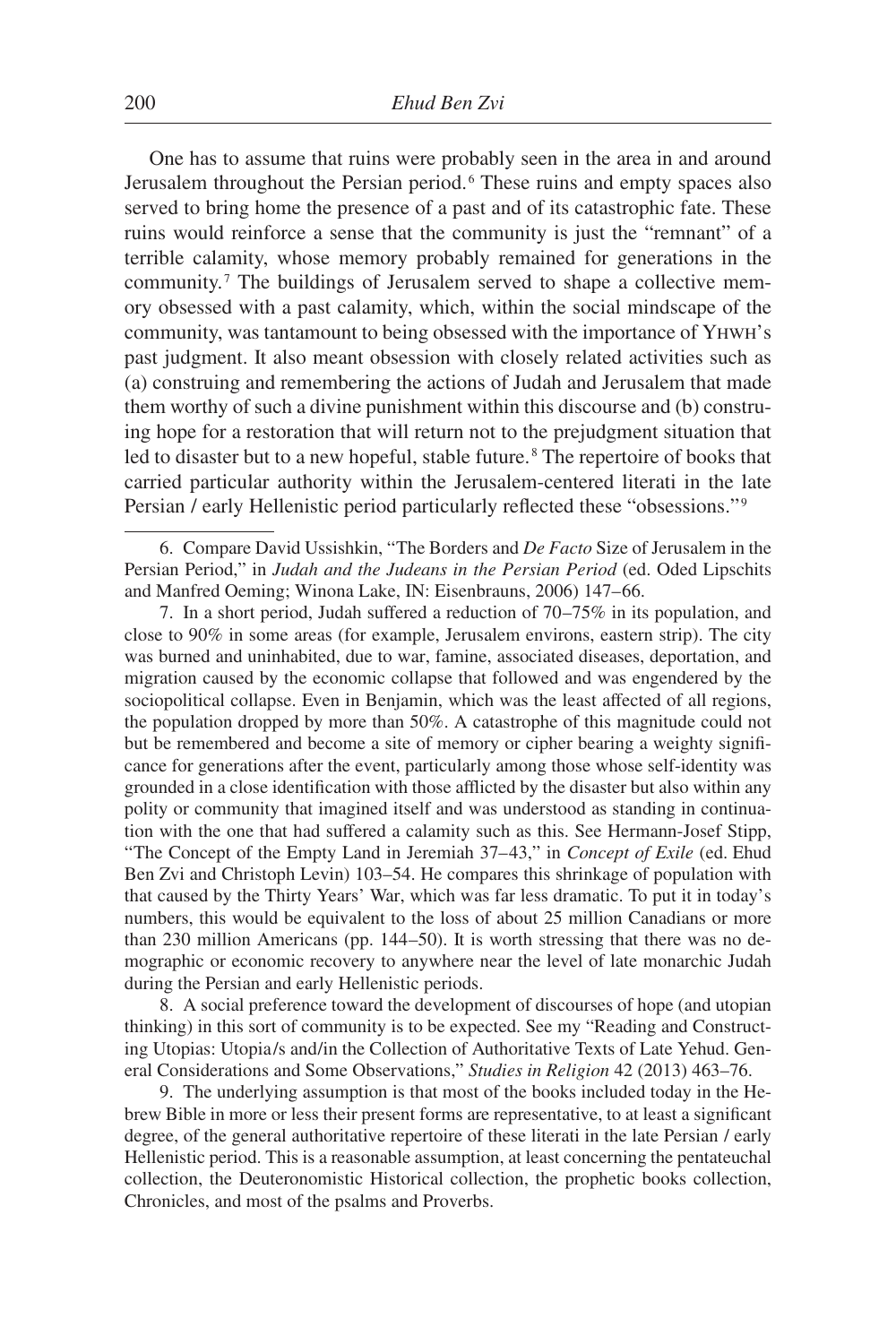Within a province that was called Yehud, not Benjamin, even though its demographic and economic center was Benjamin and its political capital was located at Mizpah in Benjamin for a while, memories that reinforced a sense of continuity with the past enjoyed a systemic preference. Persian-period Jerusalem and its temple evoked and shaped memories of monarchic Jerusalem. Moreover, it evoked memories of monarchic Judah. Without a doubt, one may claim that the ideology according to which Jerusalem stood symbolically for Judah was one that would have been particularly promoted by the incipient temple in Jerusalem, with the likely support of the Persian center. Certainly, it had been at the core of monarchic-period discourse and the perception of Judah outside its borders. 10 Yehud could not have rejected this construction without substantially erasing any claims of continuity between Persian Yehud and monarchic Judah.<sup>11</sup> The very building of the temple evoked and communicated a sense of continuity with the past temple and thus shaped and reshaped a memory of old Jerusalem in which the temple becomes more important than any other building and institution. This process created a core mnemonic metanarrative from temple to temple that, within the discourse of the period, was also one from David to Cyrus and from monarchic Judah to Achaemenid Yehud. At the same time, it also evoked a sense of a third and final movement, from past temple to present temple to future utopian temple, from monarchic Judah to Persian Empire to Yhwh's empire on earth; from David to Cyrus to either an elevated David or Israel (or both) at the center of Yhwh's kingdom.

Up to this point, I have referenced ways in which encountering material sites of memory in Jerusalem after the city's destruction in 586 b.c.e. shaped a comprehensive site of material memory that affected the production of the intellectual discourse of the literati, their memories, and their general mindscape. Even these material sites of memory had to be socially construed and encoded, but indisputably, there was a material side to them.

At the same time, material sites of memory were not a necessary requisite for a Jerusalem that existed in the mind and the shared imagination of the community. The memories evoked by such a Jerusalem of the mind, with the temple as its center, were most likely the reason that the temple and eventually, Jerusalem were rebuilt in the Persian period. On the surface, the building of a local temple in the midst of a destroyed, unpopulated and unwalled town in an extremely depopulated area rather than in the local political, social, economic, and demographic center does not make much sense. It is an anomaly, further emphasized by the fact that it required not only local but also imperial

<sup>10.</sup> So, for example, *ABC* 5, rev. l. 12. The text is also available in Jean-Jacques Glassner, *Mesopotamian Chronicles* (SBLWAW 19; Atlanta: Society of Biblical Literature, 2004) 230–31.

<sup>11.</sup> See my "Total Exile, Empty Land and the General Intellectual Discourse in Yehud," in *The Concept of Exile in Ancient Israel and Its Historical Contexts* (ed. Ehud Ben Zvi and Christoph Levin; BZAW 404; Berlin: de Gruyter, 2010), 155–68 (p. 165).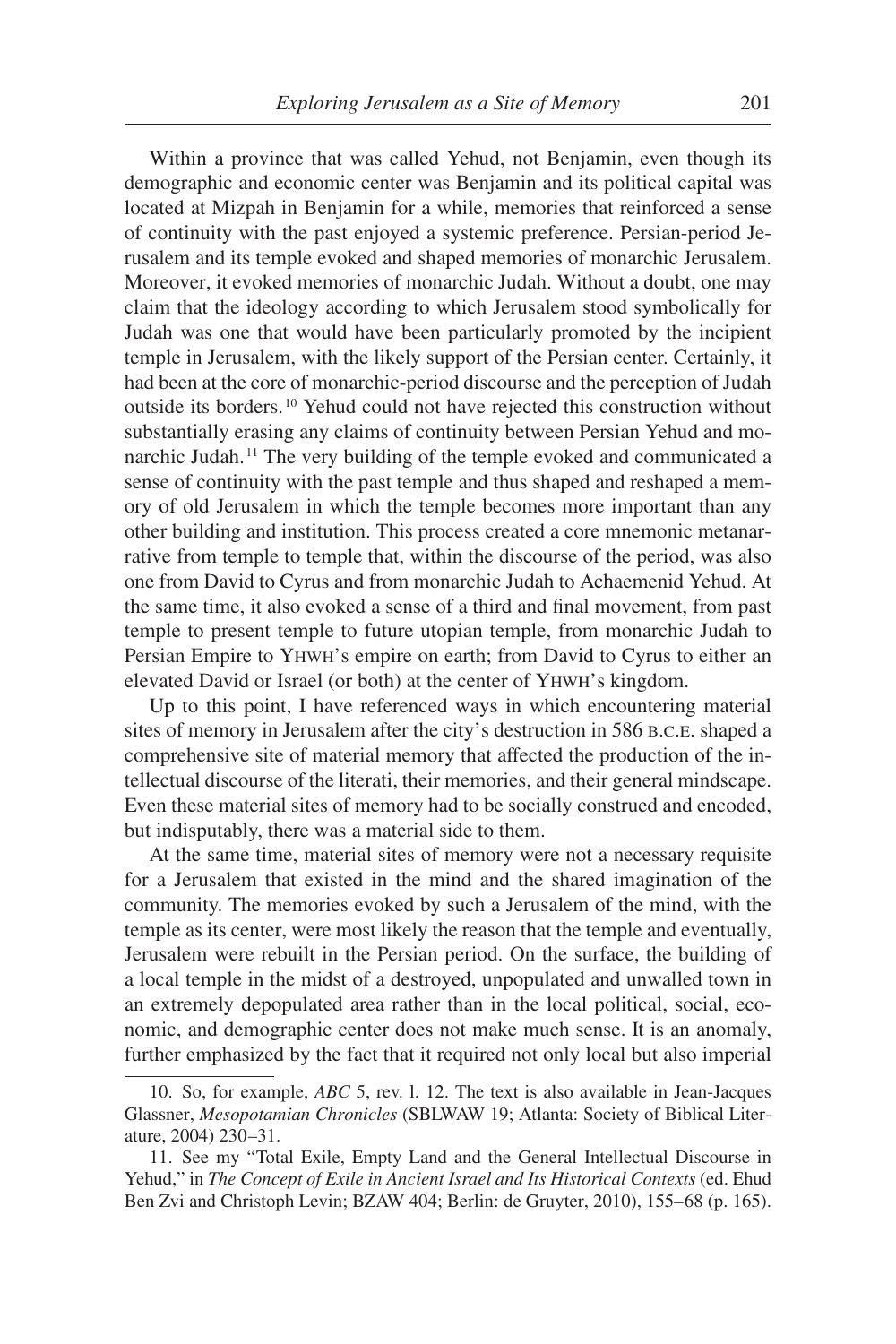support. The only reason for rebuilding the temple in Jerusalem rather than (re?)building a temple to Yhwh elsewhere in the province was the strong existence of a Jerusalem of the mind whose social memories required that Yhwh's house be at the place the community remembered Yhwh to have selected for that purpose. 12 Building temples in the ancient Near East usually would have occasioned substantial discontinuities with the past, $13$  but they would be construed and accepted as appropriate because they evoked and activated a sense of continuity with a remembered (and thus construed and constantly reshaped) past.14 The Jerusalem of the mind had a central role in creation of the material Jerusalem of the Persian period.

Of course, various Jerusalems of the mind impacted not only the process of rebuilding an incipient temple but also continued to interact dynamically with the actual city throughout the Persian period. Certainly, repeatedly remembering the preeminence of Jerusalem and its temple likely contributed to the rise of the institution of the temple and, thus, of the city to the position of preeminence it had attained already by the late Persian period. 15 But Jerusalems of

13. After all, any activity of building or rebuilding brings something "new" that has to be incorporated and "appropriated" by the past. Moreover in most cases, (re)building or even "repairing" involves the removal of something considered to be sacred. For this reason, actions of rebuilding, repairing, or even making minor changes in temples or their sacra may be portrayed as acts of impiety or even sacrilege from the perspective of those who negatively construe and remember the (re)builder/repairer agent (e.g., Ahaz, Naram Sin, Nabonaid, "sinful priests," and so on). See, for instance, Paul-Alain Beaulieu, "Nabonidus the Mad King: A Reconsideration of His Steles from Harran and Babylon," in *Representations of Political Power: Case Histories of Change and Dissolving Order in the Ancient Near East* (ed. Marlies Heinz and Marian H. Feldman; Winona Lake, IN: Eisenbrauns, 2007) 137–66 (pp. 143–44). It is worth noting in this regard that despite the negative characterization of Herod, his (re)building activities were not construed as a sacrilege; instead, his role as (re)builder of the temple was deemphasized in literature from the period close to and following the destruction of Jerusalem in 70 c.e.

14. One may note the emphasis on the literature of the period on the continuity of ritual, personnel (the same lines of priests), sancta (for example, the vessels), sacred space and sacred (cyclical/ritual) time.

15. Contrast even the case of Samaria, the other main Yahwistic province in which there was also a temple. Note the asymmetry between the Samarian and Yehudite addressees of the letters sent by Jedaniah and his colleagues the priests in Elephantine, which unequivocally points to the high status of the Jerusalemite temple in Yehud by 407 b.c.e. The letters were sent to "Delaiah and Shelemiah, sons of Sanballat, gover-

<sup>12.</sup> For a different position on this matter, see Diana V. Edelman, *The Origins of the "Second" Temple: Persian Imperial Policy and the Rebuilding of Jerusalem* (Bible World; London: Equinox, 2005). For a response to Edelman's position, see Ralph W. Klein, "Were Joshua, Zerubbabel, and Nehemiah Contemporaries? A Response to Diana Edelman's Proposed Late Date for the Second Temple," *JBL* 127 (2008) 697–701.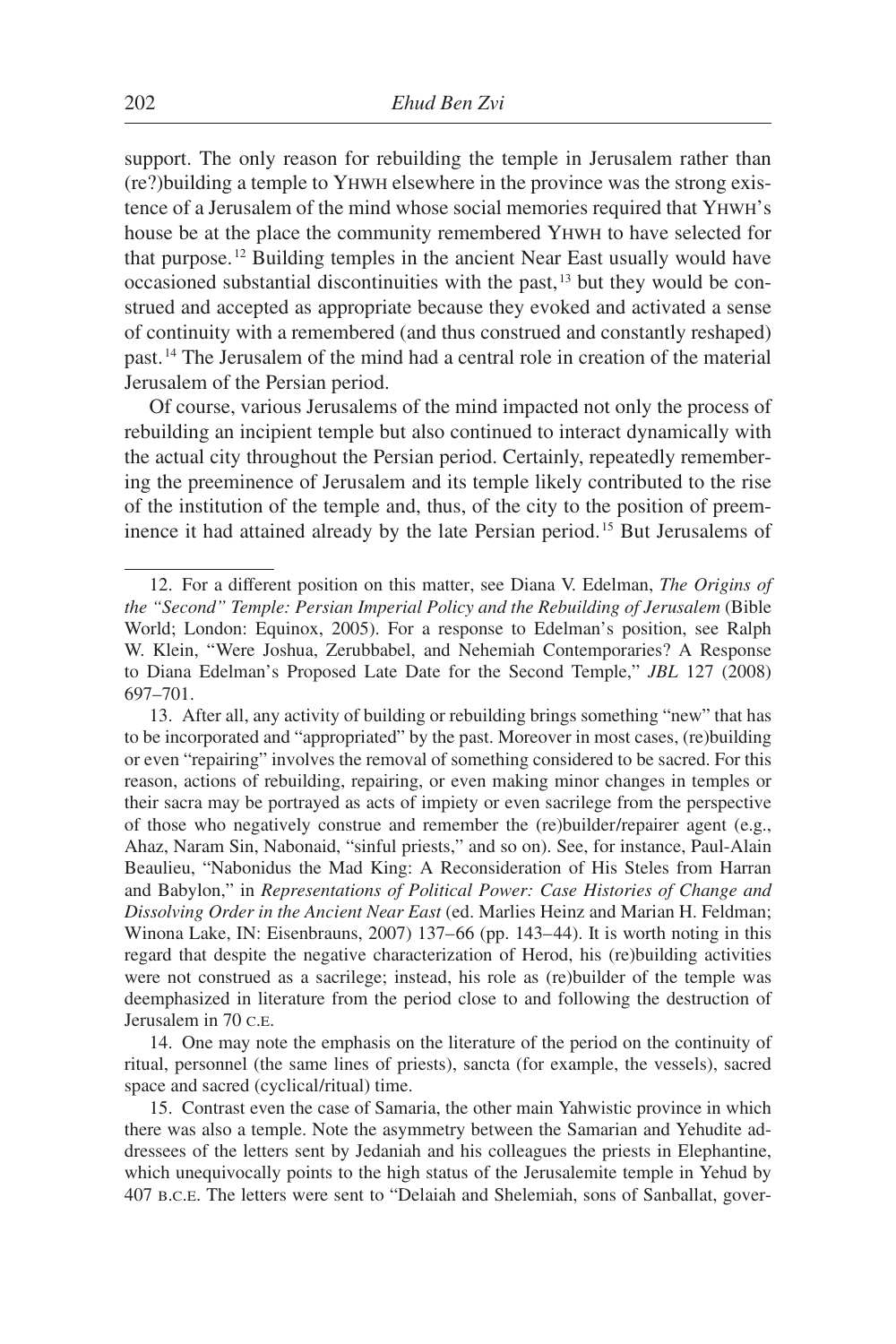the mind and social memory did not evolve in a vacuum. They were part of the social memory of a particular historical community and thus historically contingent, both in a narrow and a wider historical sense. The inner Yehudite social processes that led to the religiocultural-political prominence of Jerusalem over Benjamin shaped and drew much attention to Jerusalem as a site of memory. The sociopolitical and cultural location of Yehud in the Persian Empire also affected the shaping of Jerusalem as a site of memory. Persian kings were brought to memory as supporters of the building and appropriate establishment of the temple, as royal figures lending it prestige, and as instruments in the hands of Yhwh for these purposes, as the discourse of Yehud required. At the same time, as the last observation already hints, the very same social and cultural location led to processes of hybridization in which cultural patterns associated with "empire" are turned around to support local identity formation and social reproduction, as well as forms of inner social organization. All this contributed to the shaping of images of Jerusalem. The social, political, and cultural location of Yehud entailed constant interplay with Samaria and their respective elites during the Persian period. These matters also influenced the shaping of social memories about Jerusalem and the mindscape they enjoyed within the Yehudite community. The internal social location of the literati writing and reading the texts in which these memories of Jerusalem were encoded and evoked by reading also played important roles, particularly if these literati were likely supported in one way or another by the Jerusalemite temple.

nor of Samaria" and in first instance, to "Jehohanan the High Priest and his colleagues the priests who are in Jerusalem, and to Ostanes the brother of Anani and the nobles of Judah," and later to Bagavahya, the governor of Yehud. See Bezalel Porten et al., *The Elephantine Papyri in English*: *Three Millennia of Cross-Cultural Continuity and Change* (Leiden: Brill, 1996) 139–49; Bezalel Porten and Ada Yardeni, *Textbook of Aramaic Documents from Ancient Egypt* (4 vols.; Jerusalem: Hebrew University Press, 1986–99) 1:68–75 (B19 = TAD A4.7 = Cowley 30; B20 = TAD A.4.8 = Cowley 31). Of course, the very presence of the temple required the presence of priests and various services to maintain the cult; the very presence of collected tribute and taxes in the site, at least from some point in the Persian period that of some human and "material" infrastructure to make whatever was collected safe. All these processes could not but affect the "material" city. On the likely roles of the Persian-period temple, see Joachim Schaper, "The Jerusalem Temple as an Instrument of the Achaemenid Fiscal Administration," *VT* 45 (1995) 528–39; idem, "The Temple Treasury Committee in the Times of Nehemiah and Ezra," *VT* 47 (1997) 200–206. The presence of a treasury in Jerusalem may have contributed to the shift of the provincial capital from Mizpah to Jerusalem and the presence of some fortifications. See, for instance, Oded Lipschits, "Achaemenid Imperial Policy, Settlement Processes in Palestine, and the Status of Jerusalem in the Middle of the Fifth Century b.c.e.," in *Judah and the Judeans in the Persian Period*, 19–52 (p. 40). Compare Christopher Tuplin, "The Administration of the Achaemenid Empire," in *Coinage and Administration in the Athenian and Persian Empires* (ed. Ian Carradice; BAR International Series 343; Oxford: B.A.R., 1987) 109–66 (pp. 128, 130).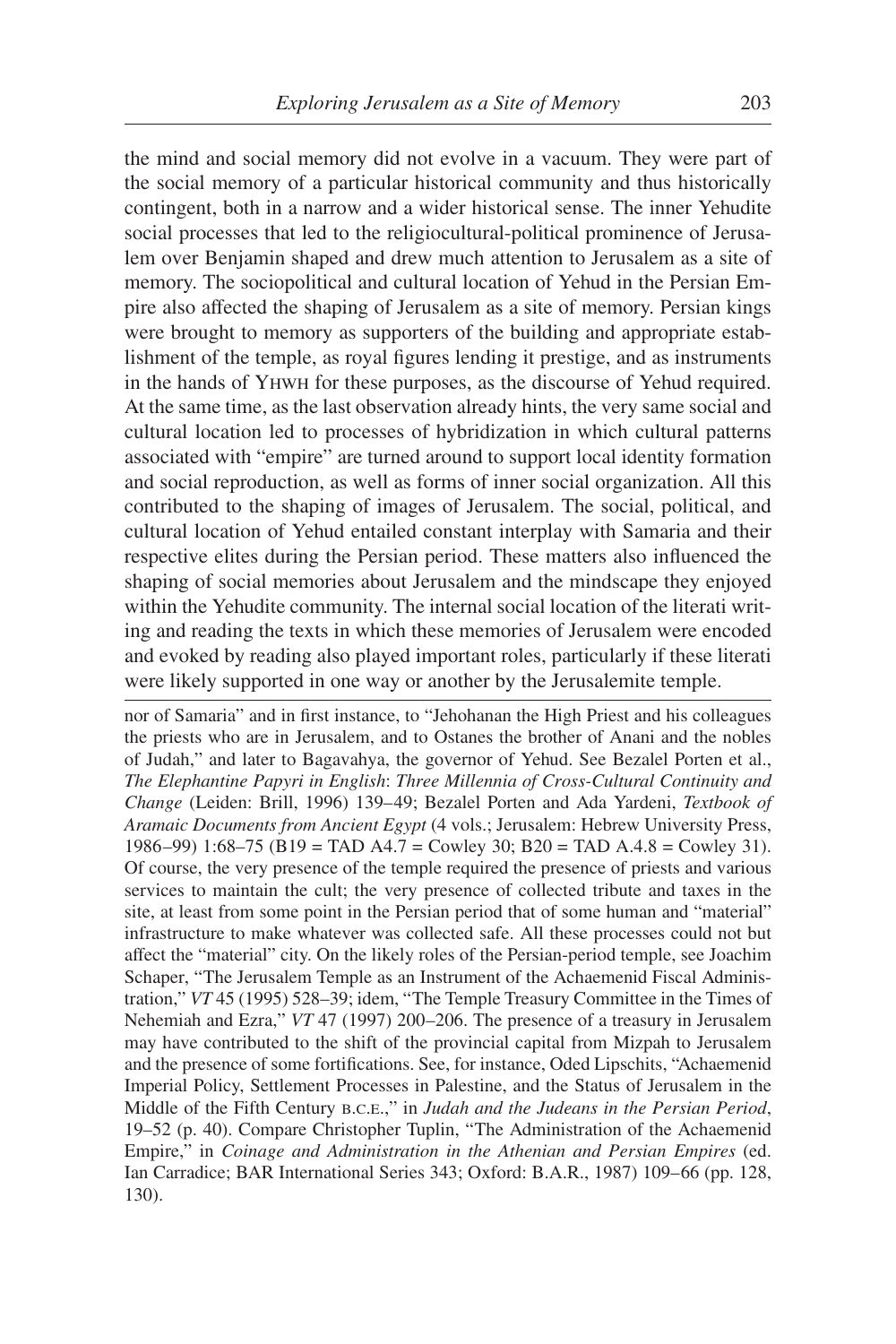Because I have discussed some of these issues elsewhere, the next section will focus on various aspects of the Jerusalems of the mind of the late Persian/ early Hellenistic period rather than on the historical background from which they emerged and with which they interacted and reshaped themselves, though both aspects should be kept in mind.

> *Exploring Matters of Social Memory about Jerusalem: Some of the Central Constructions of "Jerusalem"*

#### *Introduction and Matters of Mindshare*

Jerusalem and related terms (for example, Zion) explicity appear many more than 800 times in works later included in the HB, which most likely were representative of the repertoire of the time. For obvious reasons, Jerusalem could not appear frequently in the Pentateuch or other historiographical narratives shaping memories of a pre-Davidic, pre-Israelite Jerusalem. S. Talmon noticed many years ago that Jerusalem and related terms are proportionally attested more frequenty in this corpus than in late-Second Temple literature, when Jerusalem was a much larger city, or in later rabbinic literature, despite Jerusalem's centrality in rabbinic Judaism, or in the New Testament.<sup>16</sup> The matter is not only numerical; the Deuteronomistic historical collection is largely teleologically oriented toward the catastrophe symbolized by the destruction of Jerusalem and its temple. Jerusalem stands at the center of the collection of prophetic books. Jerusalem and its temple play a central role in Psalms and in Chronicles. All the basic metanarratives of Yehud involved the past and future fate of Jerusalem.

These observations are indicative of the extent of social mindshare among the literati of the period that Jerusalem occupied—the Jerusalems of the mind and memory. Because this mindshare was comparatively larger in Yehud in the Persian period than it was both in the Second Temple period and when there was was no material (Jewish) Jerusalem or temple as in the rabbinic period, the matter does not appear to be simply or mainly a case of extensive communal remembering about what has been lost and will be regained. The difference between late Persian Yehud and the rabbinic period seems to be that Jerusalem and its temple had to strive to achieve centrality in the Persian period, while it was undoubtedly was central in the rabbinic era.

The vast number of references to Jerusalem in the repertoire of the period makes it impossible to undertake here even a basic analysis of Jerusalem as a comprehensive site of memory that embodied and communicated multiple images, at times in tension with each other, and integrated them together under a common cipher that embodied and communicated even more meanings and

<sup>16.</sup> See Shemaryahu Talmon, "The Biblical Concept of Jerusalem," *Journal of Ecumenical Studies* 8 (1971) 300–316.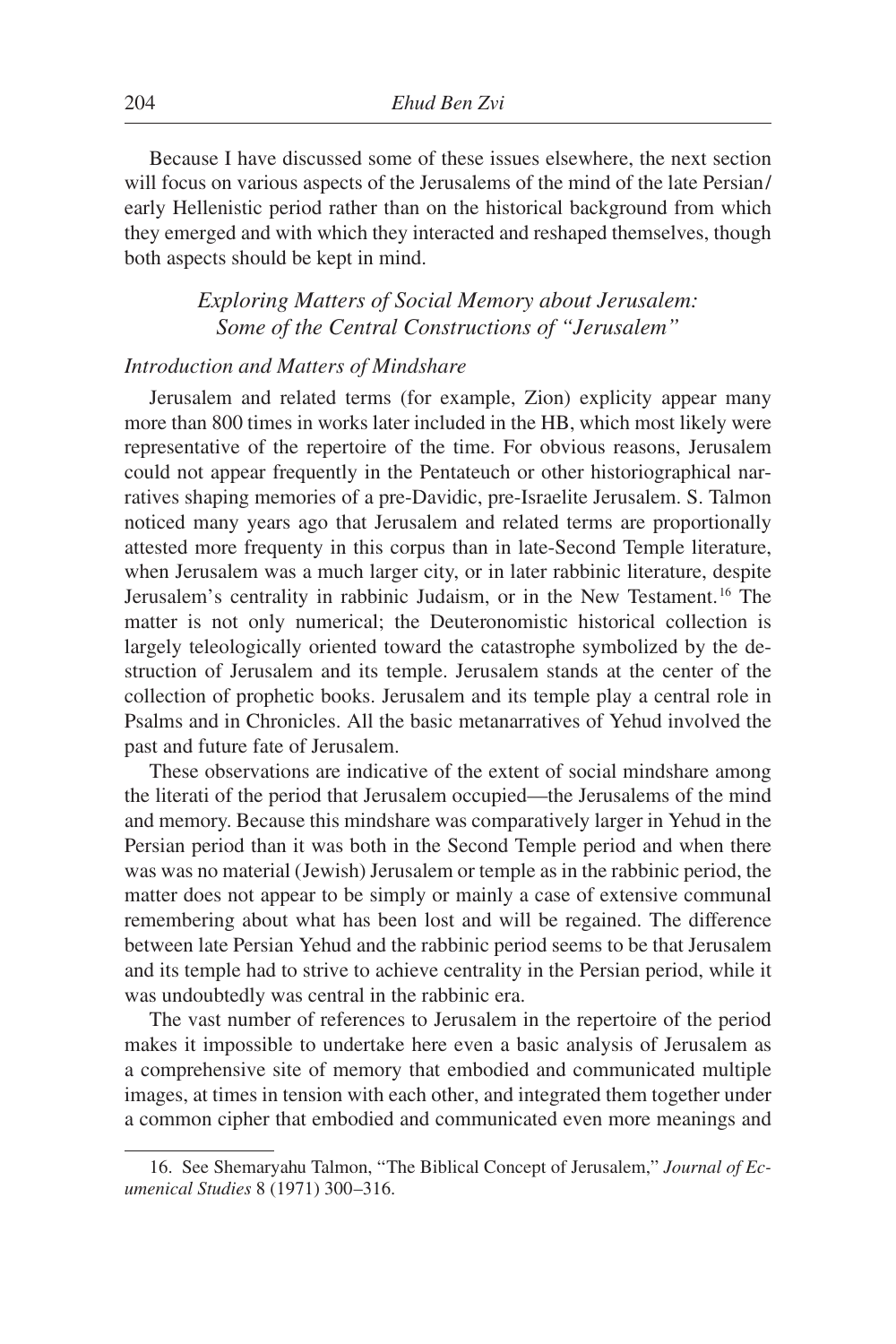images. The plethora of images, places and contexts in which Jerusalem was evoked and the plethora of manners in which Jerusalem in one way or another was integrated into almost any main metanarrative that existed within the discourse of Yehud makes this sort of endeavor impossible. Thus, I will explore *a few* of the aspects and images that contributed to the construction of this site of memory and to its dominant position in the memory-scape of the community.

## *Jerusalem, Cities, Houses, Cosmic Order and Divine Wisdom*

Creation in the ancient Near East was construed as a "macrocosmic" house. The basic metaphor for social organization was the "house of the father,"<sup>17</sup> and from the macrocosmic perspective, this father/patriarch was the high deity of the group. The "house" included cities, and cities included houses, some of which were houses of deities. All were built/created with wisdom and stood because they were established with wisdom. Houses had to be provisioned and filled with good, appropriate things;<sup>18</sup> if a house is filled with a city or cities, then the latter also should be filled with goods, people, wisdom, and of course, a divine house or houses.

When the divine resident was a high god, then it resided in its house in the city and in the cosmic house at the same time, and a direct connection between the two was construed. The city was included in the house and, at the same time, included it. Moreover, the city was necessary for the maintenance of the house and provided context for it, as the latter was imagined as the central element that filled the city. Conversely, the temple filled the city and the world with the essential goods for its prosperity and maintenance. To illustrate, "Enki's 'house' is the entire cosmos, which is made prosperous from out the local temple/Abzu with its gifts of life-giving waters."19

Closer to our topic and time, but still standing in relation to these then millennia-old conceptual images, Yhwh's future presence in the temple in Jerusalem is associated with fertilizing waters emerging from the place in Ezek 47:1–12 and also with the image of a future fountain in the temple, which

<sup>17.</sup> See, for instance, J. David Schloen, *The House of the Father as Fact and Symbol: Patrimonialism in Ugarit and the ancient Near East* (Winona Lake, IN: Eisenbrauns, 2001); Mark S. Smith, *The Origins of Biblical Monotheism: Israel's Polytheistic Background and the Ugaritic Texts* (New York: Oxford University Press, 2001) 54–66; Raymond C. van Leeuwen, "Cosmos, Temple, House: Building and Wisdom in Mesopotamia and Israel," in *Wisdom Literature in Mesopotamia and Israel* (ed*.* Richard J. Clifford; SBLSymS 36: Atlanta: Society of Biblical Literature 2007) 67–90; reprinted and slightly revised, "Cosmos, Temple, House: Building and Wisdom in Ancient Mesopotamia and Israel" in *From the Foundations to the Crenellations: Essays on Temple Building in the Ancient Near East and Hebrew Bible* (ed. Mark J. Boda and Jamie Novotny; AOAT 366; Münster: Ugarit-Verlag, 2010) 399–421.

<sup>18.</sup> See van Leeuwen, "Cosmos, Temple, House."

<sup>19.</sup> Citation from ibid., 401.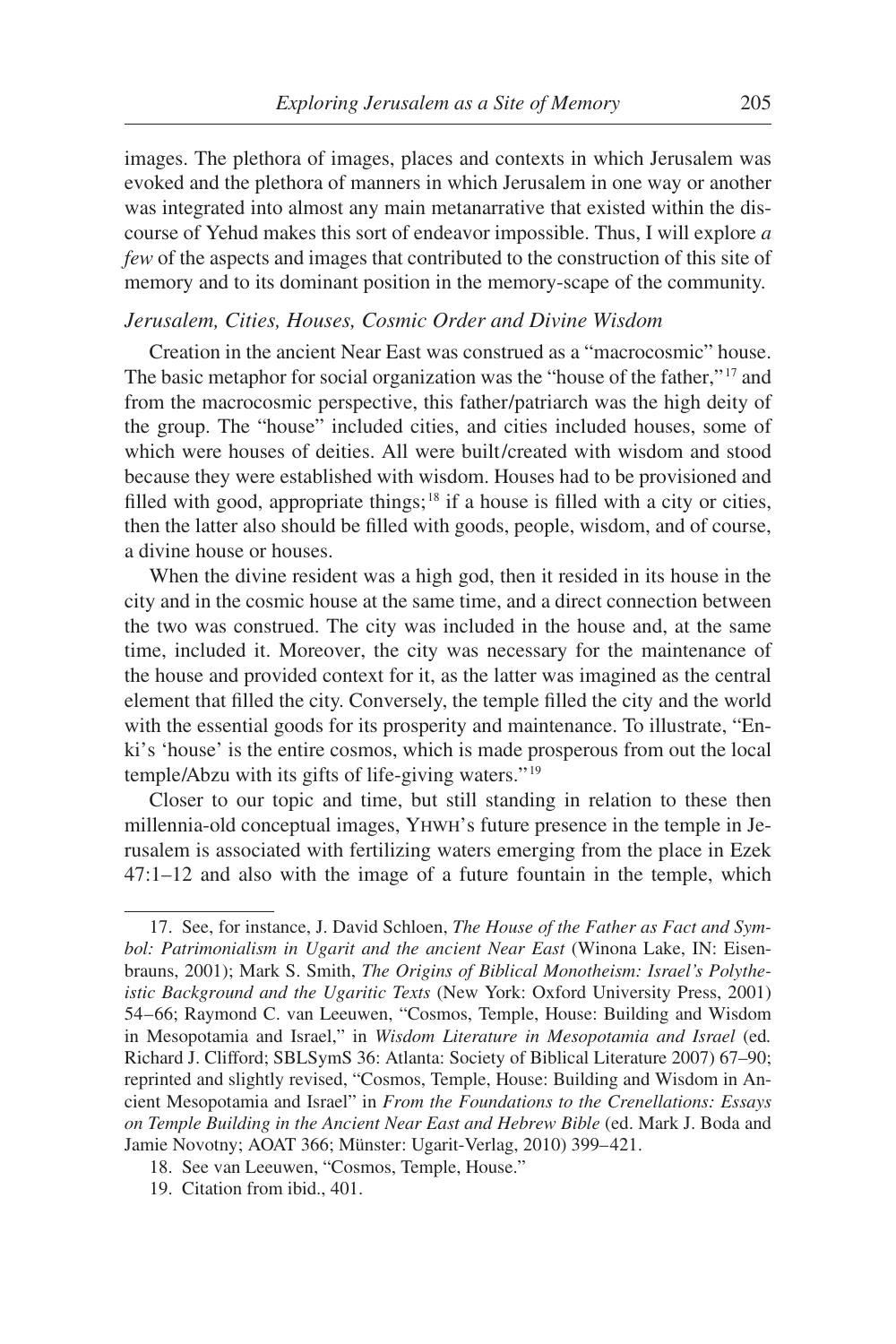appears in texts as different as Joel 4:18; Zech 13:1; 14:8; and Ps 46:5–6 (cf. Isa 33:21). Yhwh himself was construed as 'the fountain of living water' (מקור מים חיים); see Jer 2:13; cf. Ps 36:10[9] and also Jer 14:8; 17:13<sup>20</sup>), so there is nothing strange in a generative grammar that would give rise to images of his house and city containing a fountain of enlivening waters. One may note also that this sort of image carries Edenic connotations and partially construes future Jerusalem as a second Eden.<sup>21</sup> Within this mnemonic world, the garden thus becomes a city and the city a garden.

To be sure, Jerusalem was construed not only as the source of mythical "water" but also, for example, as the place in which YHWH shines. As a result, it had to be imagined as the site in which מכלל יפי the perfection of beauty' was achieved on earth (Ps 50:2). Memories of future Jerusalem as a source of mythical light partially embodying the divine presence, to which nations and rulers (that is, the human world) would come, were reflected in and evoked through the reading of Isa 60:1–3, read in a way informed by Isa 60:19–20.

Multiple, complementary, imaginative acts served to construe memories of utopian Jerusalem. Each of them contributed to and shed light on Jerusalem as a site of memory. Jerusalem was imagined as a fountain of water and of light but also, and in related ways, a fountain of wisdom / divine knowledge for the world. Within the general context of the ancient Near East, the world cannot endure without (divine) wisdom. Within the world of thought of the Jerusalem-centered literati during the late Persian or early Hellenistic period, this wisdom was identified, in part, as YHWH's instruction.<sup>22</sup> Thus, it is not sur-

21. On Jerusalem as Eden, see Terje Stordalen, "Heaven on Earth—Or not? Jerusalem as Eden in Biblical Literature," in *Beyond Eden: The Biblical Story of Paradise (Genesis 2–3) and Its Reception History* (ed. Konrad Schmid and Christoph Riedweg; FAT 2; Tübingen: Mohr Siebeck, 2008) 28–57, esp. pp. 36–40; and the essay on pp. 115–155 of this volume by Diana Edelman, "Gardens in Biblical Memory." For a recent comparative study of some images and constructions in the (so-called) Akkadian "apocalypses'"and texts such as Ezek 47:1–12; Joel 4:18; and Zech 14:8, see Daniel Bodi, "Les apocalypses akkadiennes et bibliques: Quelques points communs," *Revue des Études Juives* 169 (2010) 13–36; and Stordalen, "Heaven on Earth."

22. See, for instance, Deut 4:5–6; Psalm 19; or texts such as Job 28:28 as read within a community in which "fear of YHWH" was understood as (at the very least as) following Yhwh's instruction (e.g., Deut 6:2, 24; 13:5; 17:19; 31:12; 1 Sam 12:14). For the potential impact of this correlation on other texts (e.g., Isa 55:1–5), see Joseph Blenkinsopp, *Isaiah 40–55* (AB 19A; New York: Doubleday, 2002) 369. For texts likely later than the period discussed here that reflect a similar overlap between wisdom and divine instruction in different ways, compare the language of Ezra 7:14 with that in Ezra 7:25. To be clear, I make the claim not that the concepts of Wisdom and Yhwh's instruction were fully interchangeable during the late Persian / early Hellenistic period but that a most significant ideological overlap existed. As for later periods, for stud-

<sup>20.</sup> On the double meaning conveyed by the reference to Yhwh as ישראל מקוה in Jer 14:8; 17:13 see, for instance, William L. Holladay, *Jeremiah* 1 (Hermeneia; Philadelphia: Fortress, 1986) 433.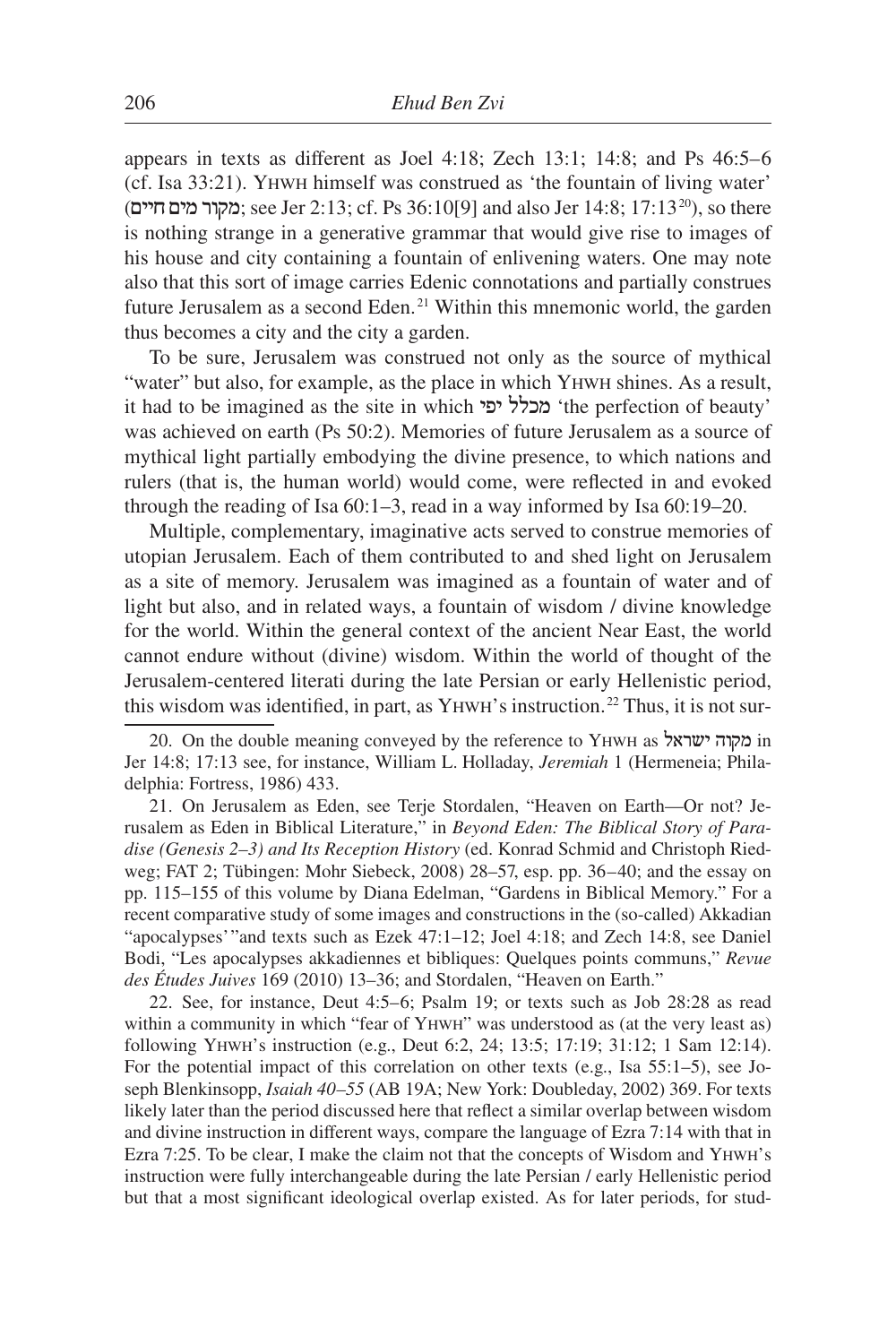prising to note that images of a future, utopian Jerusalem associate the establishment of this sort of place with the spread of 'knowledge' (דעה) of YHWH  $\alpha$ isee Isa 11:6–9, 65:17–25).<sup>23</sup> Thus, one finds texts such as כי מציין הצא תורה יִדְבָר־יהוה מִירוּשַׁלַם (For out of Zion shall go forth instruction and the word of Yhwh from Jerusalem' (Isa 2:3; Mic 4:2).

Within this social mindscape, the image of Wisdom as a city dweller calling to people to adopt her ways (Prov 9:1–6) and preaching in and around the city (see Prov 8:1–3) could not but associate her with both (a) "every city, and even the entirety of the inhabited world"<sup>24</sup> and (b) Jerusalem, the space associated with Yhwh's instruction. Divine wisdom is thus cosmic and worldencompassing but also, at least partially, Jerusalem-bound. When construed from the latter perspective, the reference to the heights of the city in Prov 8:2 as the place in which people may encounter Wisdom likely evoked the image of the Jerusalemite temple.25

ies on Sirach and (the book of) Torah, keeping in mind texts such as Sir 24:23, see, for instance, John J. Collins, *Jewish Wisdom in the Hellenistic Age* (Louisville, KY: Westminster John Knox, 1997) 54–61. For the proposal that Sir 24:23 reflects Sirach's understanding of Deuteronomy, see Gerald T. Sheppard, *Wisdom as a Hermeneutical Construct: A Study in the Sapientializing of the Old Testament* (BZAW 151; Berlin: de Gruyter, 1980) 66; and see Sheppard's discussion of Sir 24:3–29 in 19–71. It is possible that Sirach reflected a reading of the text that preceded him. On the various meanings of *torah* in the late Persian period, see also Moshe Greenberg, "Three Conceptions of the Torah in the Hebrew Scriptures," *Die Hebräische Bibel und ihre zweifache Nachgeschichte: Festschrift für Rolf Rendtorff zum 65. Geburtstag* (ed. Erhard Blum, Christian Macholz, and Ekkehard W. Stegemann; Neukirchen-Vluyn: Neukirchener Verlag, 1990) 365–78. For a recent epistemological study of the multiple relations between ciphers such as Wisdom and Torah, see Ryan O'Dowd, *The Wisdom of Torah: Epistemology in Deuteronomy and the Wisdom Literature* (FRLANT 225; Göttingen: Vandenhoeck & Ruprecht, 2009).

23. From the perspective of the late Persian or early Hellenistic period, these two texts informed each other. Significantly, both were associated with the same prophet of old, Isaiah, who was directly associated with Jerusalem. The book of Isaiah reached its compositional form well before Sirach; see Sir 48:18–25, which assumes a memory of the prophet shaped by, and reflecting a reading of the book of Isaiah as a whole and as a book encoding memories about the monarchic-period prophet Isaiah.

24. Michael V. Fox writes in relation to Prov 8:1–3: "The scene and events are atemporal: Wisdom addresses mankind in all cities, inside and outside the city walls, in high places and low grounds, repeatedly and forever. Her city represents every city, and even the entirety of the inhabited world. Ancient Near Eastern mythology often represented the cosmos as a city, and some cities were regarded as microcosms of heaven and earth" (*Proverbs 1–9* [AB 18A; New York: Doubleday, 2000] 267). Compare Leo Perdue, *Wisdom & Creation: The Theology of the Wisdom Literature* (Nashville: Abingdon, 1994) 86–87.

25. See Leo Perdue, *Proverbs* (Interpretation; Louisville, KY: Westminster John Knox, 2000) 140. The image of Wisdom at the gates was related to the image and administration of justice, which, if done in a way consistent with divine wisdom, provides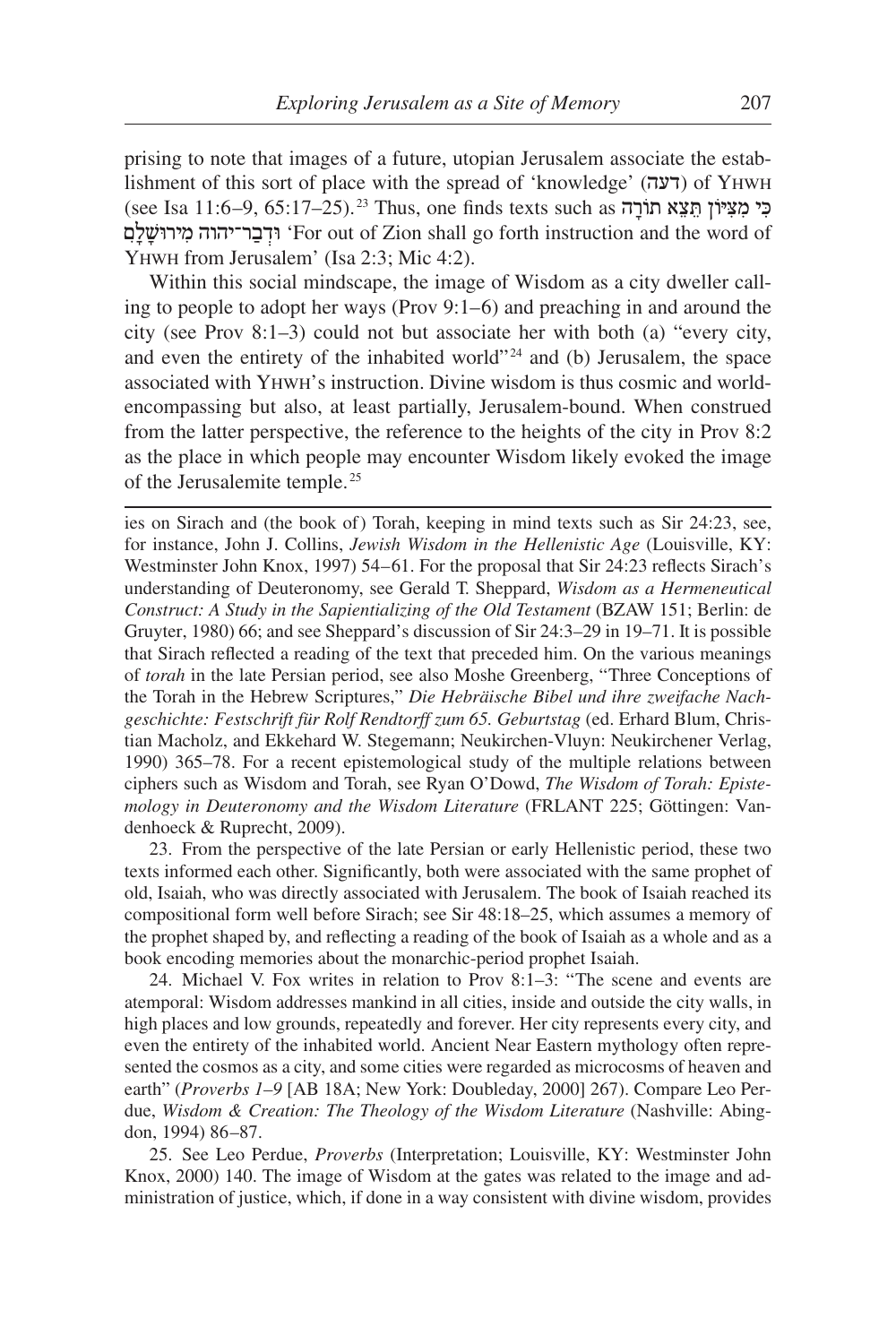Central cities in the ancient Near East were conceptualized as ordered and ordering sites, 26 embodying and providing divine wisdom/knowledge. This construction carried a flip side that impacted on the way in which cities served as sites of memory. When these cities were construed and remembered as being disordered and thus disordering, they had to be imagined as embodying, providing and propagating "folly" or "misleading knowledge." Given that wisdom / divine knowledge was considered absolutely necessary for the world to endure, the foolish city threatened not only itself but also the world as a whole. The fate of the city was imagined as having larger repercussions. $27$ 

Within the discourse of Yehud, on the one hand, matters were exacerbated because Yhwh, the only divine being worthy of being called "God," was construed as having only one possible house/city on earth, and the deity could not remain in an unsuitable house/city. The emerging generative grammar of this discourse led to constructions of an effect on the cosmic level for Israel's sinfulness (e.g., Jer 4:22–28; Zeph 1:2–3) and a sense that what happened in or around Jerusalem (Judah) is crucial for the fate of an Israel that includes more than Judah (for example, Chronicles). Above all, it led to a sense that a temple-less or Jerusalem-less condition can only be a temporary situation. Within this discourse, Yhwh will return to Zion/Jerusalem, the city will (and needs to) be rebuilt, and when this happens, the world will finally reach a stable situation. The city will be recognized worldwide as the sacred center of the world and people will come to it, receive its blessings, and honor it by filling it with all kinds of (voluntary) gifts, thus contributing to the process of its building (for example, Isa 60:1–18; 61:5; Hag 2:6–9; compare Isa 2:3; Jer 3:17; Mic 4:2).<sup>28</sup>

28. On the importance of "filling," see van Leeuwen, "Cosmos, Temple, House." All these images of central cities at the center of the world that existed in the ancient Near East relate to and evoke conceptual images of "world empires." In the case of Babylon or Nineveh, they reflected and related to social constructs of empires as well as to the existence of historical, social, political, and economic empires. In the case of Israel/Yehud, the empire was only one of social imagination, set in the future. But memories of that empire impacted the social mindscape and social memory of the community, which remembered not only the past but also its future, having experienced repeatedly, though vicariously through reading, the shared, communal experience of this future. On the common ancient Near Eastern *topos* of the "city at the center of the world," see, for instance, the classic discussion of Mario Liverani, "Memorandum on the Approach to Historiographic Texts," *Orientalia* 42 (1973) 178–94 (pp. 189–91; on

the harmony and order deemed necessary for the long-term existence of the polity/city. So Perdue, *Wisdom & Creation*, 86.

<sup>26.</sup> See Amélie Kuhrt, *The Ancient Near East, c. 3000–330 bc* (2 vols.; London: Routledge, 1995) 2:617.

<sup>27.</sup> The idea that the fate of a (central) city may affect the cosmos is well attested in the ancient Near East. For an illustration, see, for instance, Jack M. Sasson, "An Apocalyptic Vision from Mari? Speculations on ARM X:9," *Mari: Annales de recherches interdisciplinaires* 1 (1982) 151–67 (p. 164).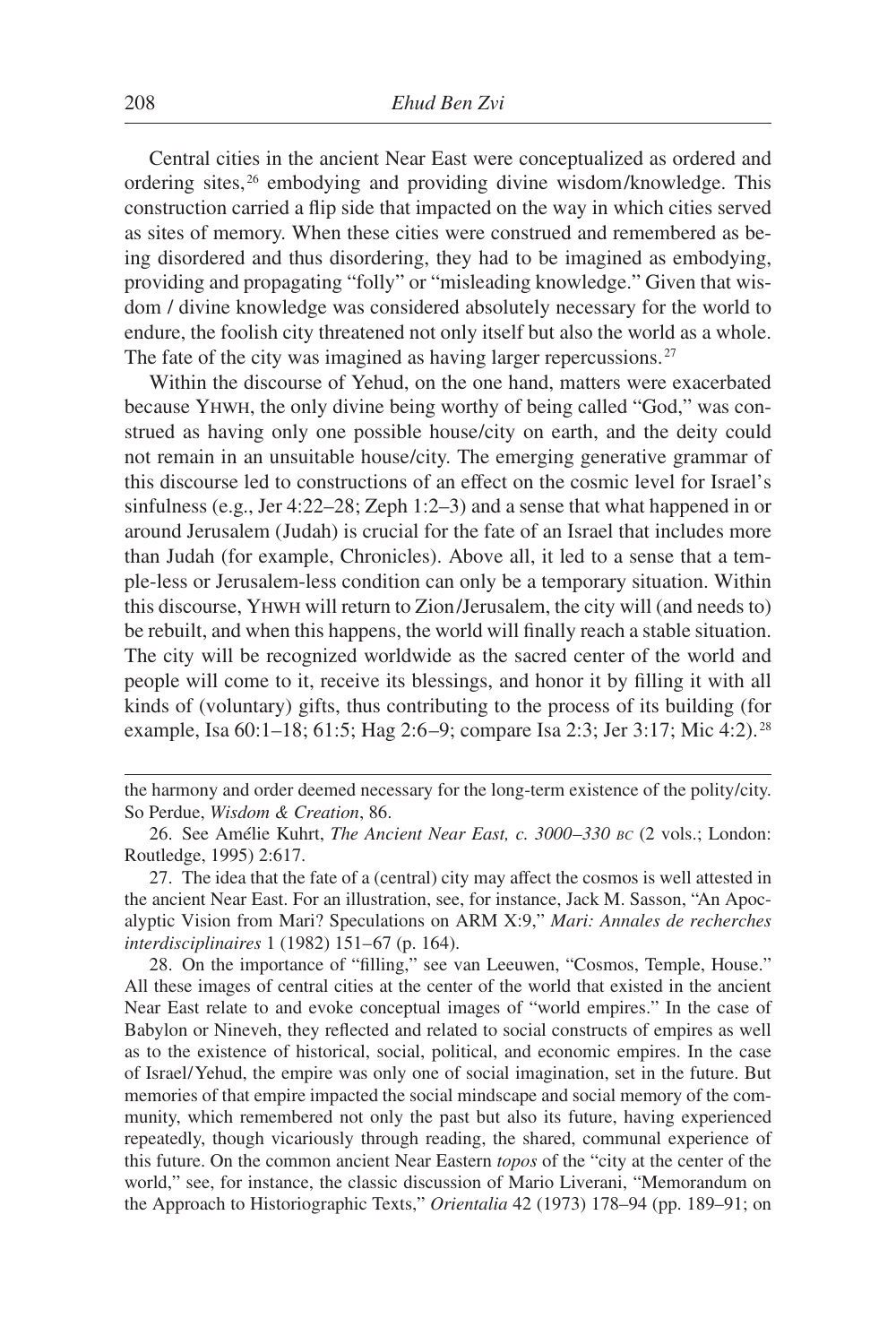The images of Jerusalem discussed in this subsection provide excellent examples of how general cultural patterns and even generative grammars that were most often employed in the service of the ideology of dominant political powers of the area were appropriated and reshaped into motifs at the service of local cultural/ideological resistance. They advanced claims that the true center of the universe was not to be found in the imperial cities but in a poor and seemingly marginal city. Contrary to present and past "global" empires that were centered in these cities, they imaginatively experienced and became acquainted with vignettes of a future empire whose center was Jerusalem. They had memories of this certain future Jerusalemite empire, which will come at some undefined future time but which was already created and consistent with Yhwh's will and the true structure of the cosmos. This type of hybridity contributed to the stability and social reproduction of the community in which it evolved and to the long-term stability of the empire.<sup>29</sup>

## *Hierarchies and Gendered Images: A Few Observations*

Within the mindscape of the community in Yehud, the focal point, that is, the house of the higher deity, defines the city, and conversely, the city is imagined as the house of the deity.<sup>30</sup> Both are construed as the center of the cosmic world and of the earthly world in Yehud.<sup>31</sup> But again, Jerusalem was not imagined and remembered only through the images evoked by the term *house*. As is well-known, in the ancient Near East cities were construed as female figures.32 Although a full discussion of the discursive implications of these

bringing gifts, see also pp. 191–93.) The motif of bringing gifts to the imperial center is widely and clearly attested, for instance, in neo-Assyrian and Achaemenid royal texts.

29. This is a point that deserves separate analysis. I have discussed these matters in "On Social Memory and Identity Formation in Late Persian Yehud: A Historian's Viewpoint with a Focus on Prophetic Literature, Chronicles and the Dtr. Historical Collection," in *Texts, Contexts and Readings in Postexilic Literature Explorations into Historiography and Identity Negotiation in Hebrew Bible and Related Texts* (ed. Loius Jonker; FAT 2/53; Tübingen: Mohr Siebeck, 2011) 95–148; and more extensively in "The Yehudite Prophetic Books and Imperial Context," in *Divination, Politics and Ancient Near Eastern Empires* (ed. Jonathan Stökl and Alan Lenzi; ANEM/MACO 7; Atlanta: Society of Biblical Literature, 2014) 145–69.

30. On the blurring of boundaries and terms in relation to Jerusalem, with numerous examples from the Psalms, see Susan Gillingham, "The Zion Tradition and the Editing of the Hebrew Psalter," in *Temple Worship in Biblical Israel: Proceedings of the Oxford Old Testament Seminar* (ed. John Day; LHBOTS 422; London: T. & T. Clark, 2005) 308–41 (pp. 313–16).

31. E.g., Ezek 5:5. Note also previous references to the central fountain that play on the concept of the fountain at the sacred cosmic center. On this matter, see, for instance, Carol L. Meyers and Eric M. Meyers, *Zechariah 9–14* (AB 25C; New York: Doubleday, 1993) 399.

32. For a discussion of the gender of cities and Jerusalem's unique attribution of a personified biography, see the essay on pp. 21–40 in this volume by Stéphanie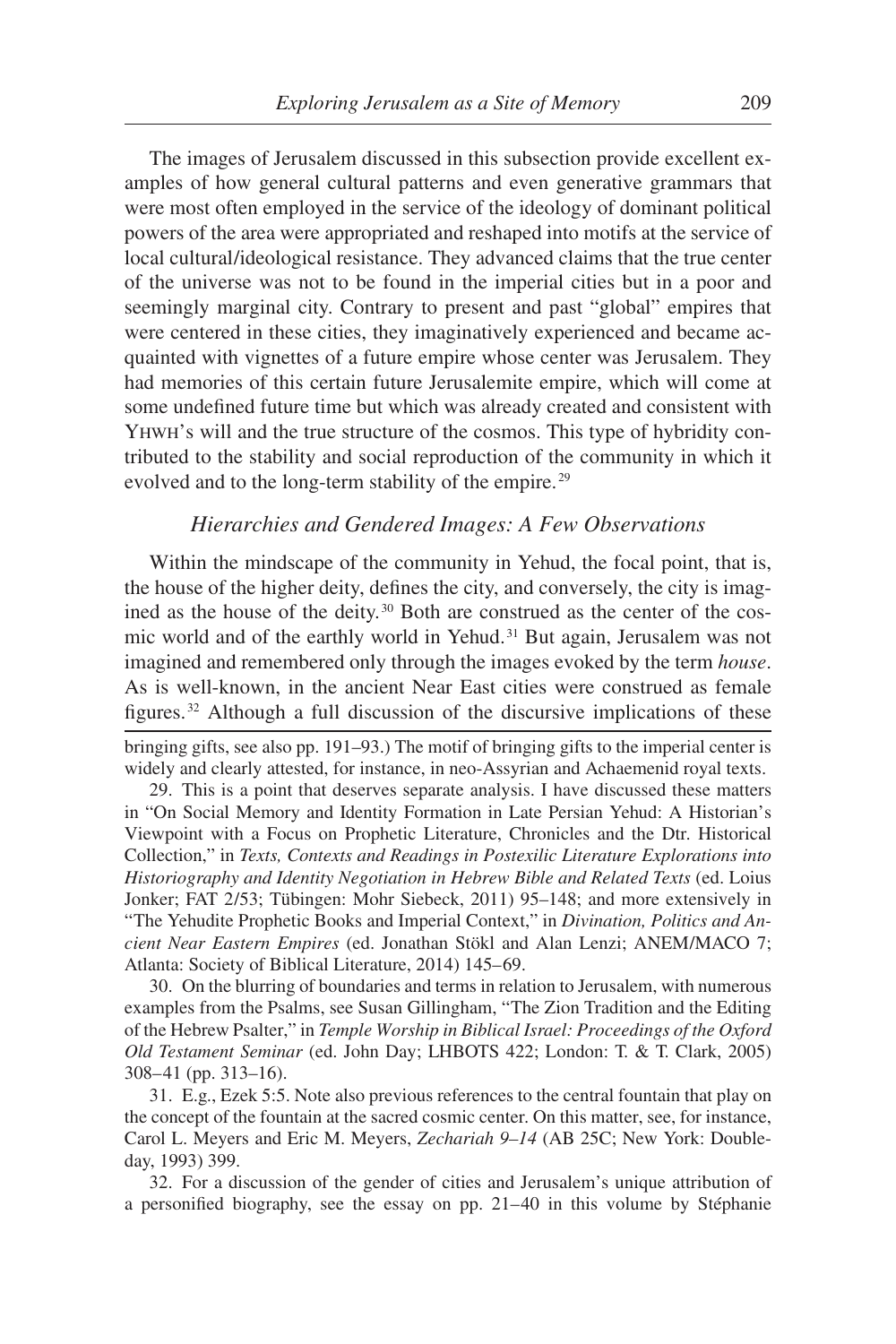gendered associations and the ways in which they may shape social mindscape is beyond the scope of the present work,  $33$  a few considerations suffice for the present purposes. Given the three most common, structural female roles within the ideational "house," female Jerusalem was to be construed and remembered in the main through the activation of three main generative images: (a) mother, (b) daughter, and (c) wife.  $34$ 

Jerusalem was explicitly remembered in terms of a mother (e.g., Isa 49:17– 18; 54:13). Her children and at times very clearly "sons" are, of course, the residents of the city (whether in the future, past or present) that stands for an Israel. (I will return to this point).

Jerusalem was often remembered in terms of ציון בת' daughter/female Zion' (*passim*) and at times as 'daughter/female Jerusalem' ירושלם בת) see 2 Kgs 19:21; Isa 37:22; Zeph 3:14; Zech 9:9; Lam 37:22). The term בת evoked the meaning 'daughter', which in turn, evoked "father," which in this case could only be imagined as Yhwh.

Jerusalem was also imagined as Yhwh's wife (Isa 54:5–8; 62:4), just as Israel is in other texts (for example, Hosea 2, and note the "parallel" in Isa 54:5–8). In either case, within the gendered social mindscape of the period, the imagining of the city as female led the community's generative grammar of imagination to create appropriate males who should "own," protect, and enjoy her.

Even when Yhwh was not necessarily or always imagined as Jerusalem's husband, the deity was imagined as rejoicing over her. For instance, readers of Isa 65:18–19 encounter a Yhwh who "remembers" his future joy in Jerusalem, when he will create her and complete this creation by filling her with joy, goodness, and goods. But there is also Isa 64:4–5:

ְ ְלֹא־יֵאָמֵר לָךְ עוֹד עֲזוּבָה וּלְאַרְצֵךְ לֹא־יֵאָמֵר עוֹד שְׁמָמָה כִּי לָךְ יִקָרֵא חֶפְצִי־בָה וּלְאַרְצֵךְ<br>בִעוּלַה כִּי־חָפֵץ יהוה בַּךְ וְאַרְצֵךְ תִּבְעֵל: .<br>כִּי־יִבְעַל בָחוּר בְתוּלָה יִבְעָלוּךְ בָנֵיִךְ וּמְשׂוֹש חָתָן עַל־כַּלָּה יָשִׂיש עָלַיִךְ אֵלֹהָיִךְ: ְ

You shall no more be referred to as a forsaken/divorced woman and your land shall no more be referred as desolate/lack in fertility

Anthonioz, "Cities of Glory and Cities of Pride: Concepts, Gender, and Images of Cities in Mesopotamia and the Bible."

33. The bibliography on these issues is extensive. For a recent study, see, for instance, Christl M. Maier, *Daughter Zion, Mother Zion: Gender, Space and the Sacred in Ancient Israel* (Minneapolis: Fortress, 2008). See also Julia M. O'Brien, *Challenging Prophetic Metaphor: Theology and Ideology in the Prophets* (Louisville, KY: Westminster John Knox, 2008) 125–51.

34. The motif of the "promiscuous adulteress" (often referred to as "the whore") is in this context a negative variant of the "wife" motif. Sinful Israel/Jerusalem was construed and remembered not only as Yhwh's wife but also as "the promiscuous adulteress/whore" who cannot but commit adultery time and again (*passim*). See the ensuing discussion.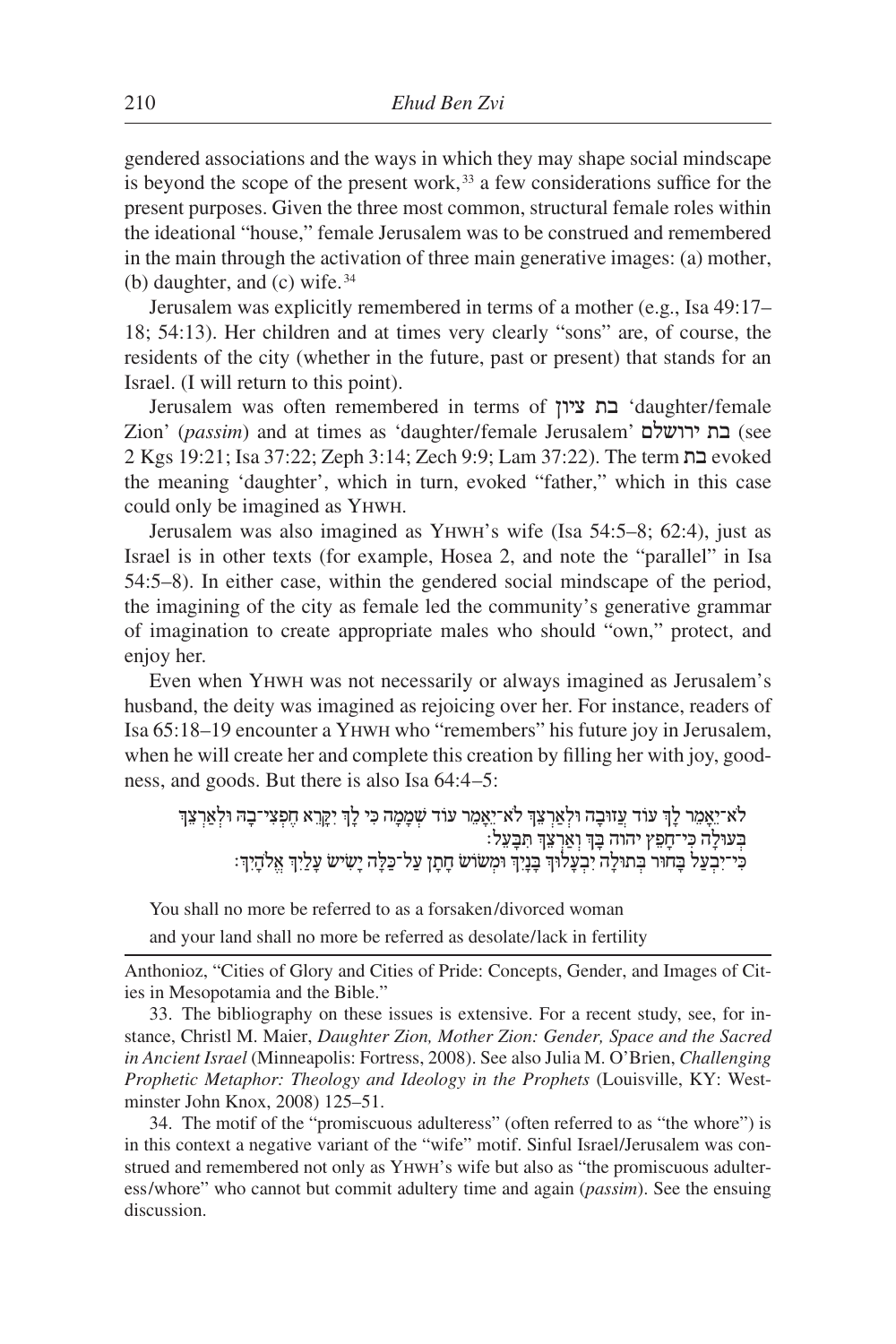but you shall be called "my delight is in her" and your land, Married/Intercoursed for Yhwh delights in you, and your land shall be married/intercoursed. For as a young man marries / has intercourse with a young woman, so shall your sons marry / have intercourse with you, and as a groom rejoices over a bride, so shall your god rejoice over you.

This text clearly and explicitly advances the image of YHWH as the husband of Jerusalem in a future successful and happy marriage as seen from the perspective of the gendered ideology of the time. But there is more. There is a preferred generative grammar according to which good (male) Israelites are supposed to imitate the deity. Hosea marries Israel and so Yhwh. Yhwh marries Jerusalem and so the Israelites/Jerusalemites who possess her at the "worldly level" within these utopian (and heavily ideological) acts of imagination. These Jerusalemites/Israelites cannot be other than Jerusalem's sons, that is, her dwellers. The text is not as strange as it may appear at first.<sup>35</sup>

Within this context of strongly gendered images (and social mindscape), it is also worth mentioning that Jerusalem was construed and remembered as Yhwh's beautiful, glorious crown; a royal diadem in Yhwh's hand (Isa 62:3; cf. Prov 12:4). It was not imagined as a female deity and could not have been imagined as such within the discourse of the community. However, like its counterpart, Israel, when construed in terms evocative of a marriage of eternal faithfulness to YHWH,<sup>36</sup> and certainly, given the image of YHWH's permanent presence in its/her midst, which required holiness, some godly attributes had to be assigned to Jerusalem as well, directly and indirectly (see Isa 1:26; 52:1; Jer 3:17; 31:23; Ezek 48:35—the very conclusion of the book of Ezekiel; Zech  $8:3$ ).  $37$ 

<sup>35.</sup> If the reference to "your sons" is exchanged with "your builders," no substantial change occurs, because "your builders" are "your sons." On this, see also pp. 212–13.

<sup>36.</sup> For a recent study that deals with female, marital, queenly, and crown-related images of Jerusalem in Isaiah, which advances the minority position that Jerusalem never becomes a deity, see Christl M. Maier, "Daughter of Zion as Queen and the Iconography of the Female City," in *Images and Prophecy in the Ancient Eastern Mediterranean* (ed. Martti Nissinen and Charles E. Carter; FRLANT 233; Göttingen: Vandenhoeck & Ruprecht, 2009) 147–62.

<sup>37.</sup> Given the discourse of the period, when the "female" city was imagined as disordered and thus disordering, as embodying, providing, and propagating "folly" or "misleading knowledge," as rejecting Yhwh and so on, it was imagined as a whore. A comprehensive analysis of central sacred cities (Jerusalem, Babylon, Samaria) cannot omit this aspect. But given that the present study does not and cannot attempt any form of comprehensiveness, and given that the motif is well known and has been discussed in many other contributions, it is fully acknowledged but not addressed here. On these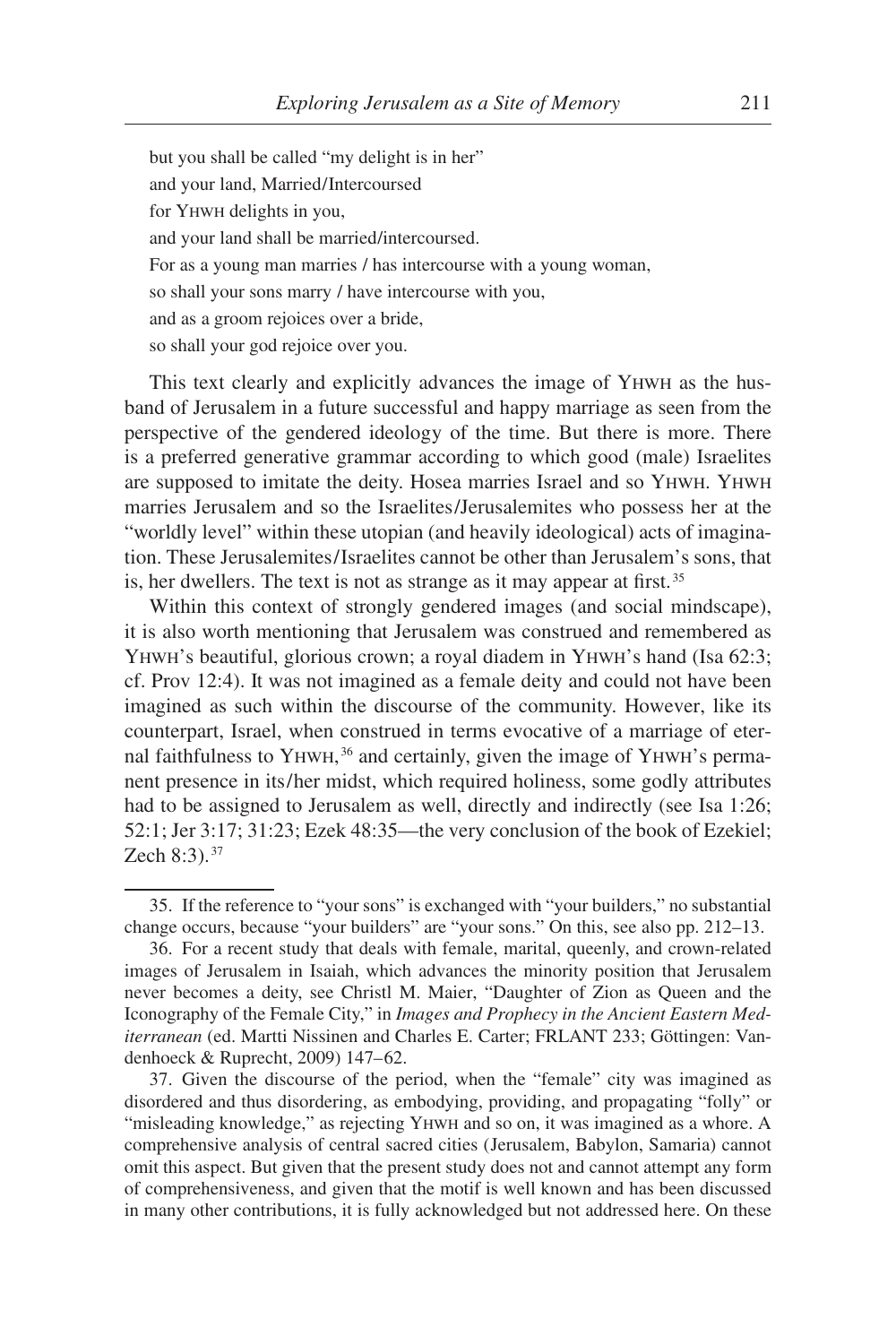Just as remembering future Israel, remembering the future Jerusalem within the context of the poor, small city provided hope. Moreover, like other utopian images shared by a community, it facilitated an exploration of alternative "realities," of perceived lacks in the present, and turned a "nowhere" into a "somewhere" that figured prominently in the discourse of the community, which was certain it would become a worldly "somewhere" sometime.

# *Divine Creation and Building Jerusalem, Secondary Human Partners, and Imago Dei: A Few Observations*

Within a discourse in which Jerusalem is construed and remembered as the city of Yhwh (e.g., Pss 46:5; 48:2, 9; 87:3; 101:8) that stands at the center of the cosmos and plays cosmic roles such as being its "throne" on earth,<sup>38</sup> it is easy to understand why both its destruction (*passim* in prophetic literature and elsewhere) and its building were imagined to require divine intervention. Yhwh was imagined as the builder of the city, and two of Yhwh's attributes were 'creator' (ברא) and 'builder' (בנה; see, for instance, Isa 65:18-19; Pss 102:17; 147:2;39 cf. Isa 54:5; Ps 51:20). Imagining the cosmic creation of new heavens and a new earth led directly and almost immediately to imagining the creation of a new Jerusalem, both as a place of human dwelling, work, and joy and as a peaceful, Edenic place in which the wolf and the lamb will eat together and the lion will eat straw (Isa  $65:17-25$ ).  $40$ 

But building Jerusalem, just as destroying it (*passim*), also required human hands, as the readership of all of these texts knew (e.g., Isa 62:6–7; 2 Chr 36:23; Haggai). Moreover, the process of building Jerusalem could not have been imagined as complete until the city would be filled with all that belongs to her, including not only the temple but also, among other things, walls, goods, pilgrims, and, of course, joy. 41 Within this inner Yehudite discourse, human

38. See Jer 3:17 and compare 1 Chr 29:23, Ps 132:7, Lam 2:1, and Isa 66:1, which do not negate the need to build and fill the temple and Jerusalem (see the rest of Isaiah 66) but which set these activities within the context of Yhwh's cosmic house that encompasses all. Compare 1 Kings 8.

39. יהוה ִםַלָשׁוּרְי הֵונֹבּ in Ps 147:2 probably should be translated 'the builder of Jerusalem is Yhwh' (cf. New Jerusalem Bible).

40. From the perspective of the intended readership, the imagery in this text is supposed to inform and be informed by Genesis 2–3. The reference to the snake and its eating dust constitute an obvious, textually inscribed signpost connecting this memory of a future Eden/Jerusalem with that of the past Eden (cf. Gen 3:14). Needless to say, this text is supposed to inform and be informed by Isa 11:6–9.

41. Cf. van Leeuwen, "Cosmos, Temple, House," esp. pp. 399–404.

issues, see, for instance, Robert P. Carroll, "Whorusalamin: A Tale of Three Cities as Three Sisters," in *On Reading Prophetic Texts: Gender-Specific and Related Studies in Memory of Fokkelien van Dijk-Hemmes* (ed. Bob Becking and Meindert Dijkstra; BibIntS 18; Leiden: Brill, 1996) 67–82 and the works mentioned on p. 210 n. 33 above.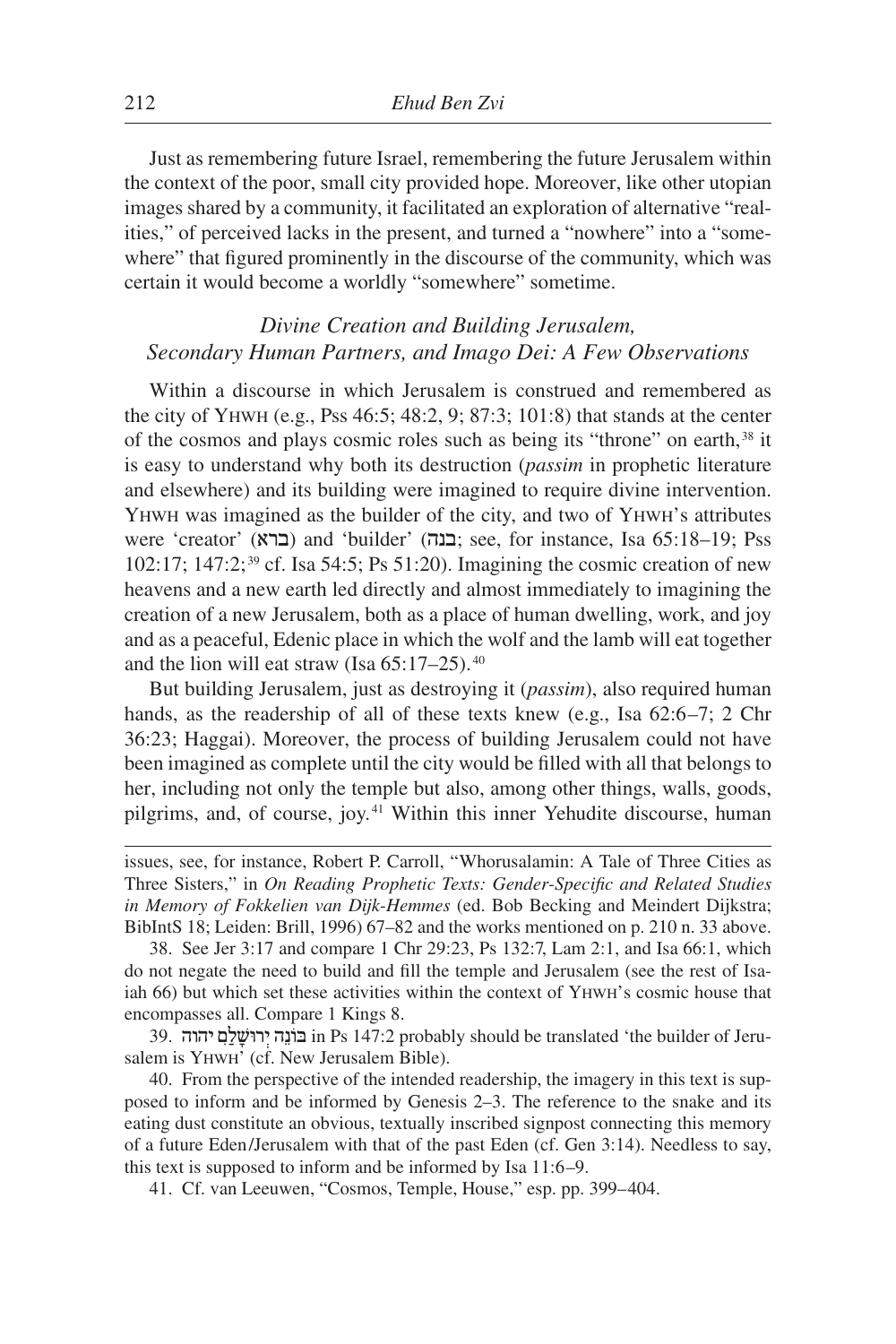beings, both Israelites and non-Israelites, could and at times were imagined as partners with Yhwh in building/creating Jerusalem, even if at different levels (e.g., Isaiah 60; 62:6–7; 65:18–24; Haggai; 2 Chr 36:23). There is an element of *imago dei* or correspondence in actions and feelings; note, for instance, the explicit, textually inscribed tendency to construe an intertwining of Yhwh's joy and human joy in, for instance, Isa 65:18–19.

#### *Remembering Monarchic Jerusalem: A Few Observations*

As a site of memory, Jerusalem embodied and communicated the memories already mentioned above but also memories of a late monarchic city that was emblematic of chaos and the dissolution of divine knowledge and order. It was rememberd as a city in which divine instruction and true prophets were rejected, which was justifiably punished and burned down. As mentioned above, memories of catastrophe associated with the fall of monarchic Judah played a very prominent role in the memory-scape of the community, for obvious reasons. One of the most basic and central Yehudite metanarratives moves from sin to punishment involving destruction, exile, and alienation and on to a future Utopia in which Yhwh and Israel would be permanently aligned with each other. Remembering Jerusalem was remembering both its past and future, turning Jerusalem into the most memorable site of memory embodying the main narrative of Israel's past and future.

The basic metanarrative appears in multiple forms; it lies at the very core of the prophetic books collection. For instance, the history of Israel is encapsulated in the marital story of Hosea/Yhwh and his wife/Israel in Hosea. The woman is Israel. Yhwh chose her when she was young (exodus-wilderness) and the couple enjoyed a brief time of faithfulness. She is also a woman who, by nature, cannot but fornicate (that is, sin) and is then punished, but Yhwh will bring her back. This time, however, he will provide her with divine attributes that will remove her 'fornicating nature' (אשת זנונים) and allow for a future, stable relationship between them.<sup>42</sup>

Significantly, the metanarrative was constantly reinforced in Yehud by multiple physical sites of memory in ways that the story of Yhwh/Hosea with his wife could not. After all, people lived in a city and general physical environs that reminded them constantly of a former glory and a past calamity. But there was another important difference between the two. In the basic metanarrative encapsulated in Hosea's story, Yhwh found his wife when she/Israel went up from Egypt, in the wilderness (Hos 2:16–17). Jerusalem could not evoke that memory, because within the facts about the past that were agreed on within the community, the city becomes Israelite and a site for memory that stands for Israel (in the main) only after David's conquest.

<sup>42.</sup> See my "Remembering Hosea: The Prophet Hosea as a Site of Memory in Persian Period Yehud," forthcoming in a collective essays volume in honour of a colleague.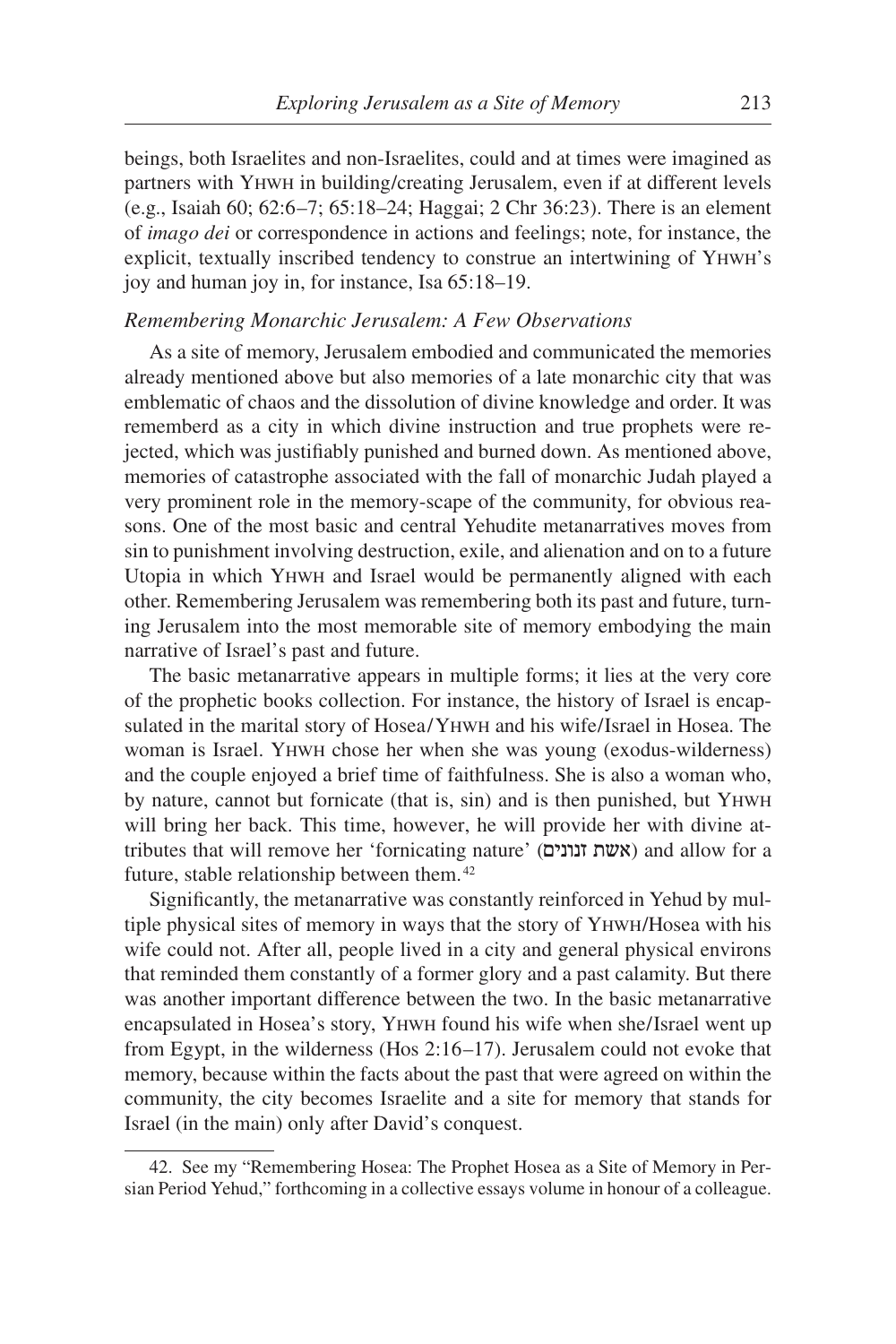Thinking of Jerusalem helps to balance a common narrative of the story of Israel. A new foundational event, the building of the temple, and a new central hero, David (and to some extent Solomon), are added to the very foundational events of Exodus and Sinai and their foundational hero, Moses, even if in a secondary position. An entire historiographical work, Chronicles, in part was aimed at achieving this balance. As a site of memory encapsulating the story of Israel, Jerusalem performs a similar work. It draws attention to the foundational roles of the choice of Jerusalem and of David.

A section of the city and, by extension, at times all of Jerusalem was construed and remembered as דוד עיר' the City of David'.43 The city was remembered as belonging to both David and Yhwh and as a site of memory, shaped an *ad hoc* conceptual area shared by both. 44 Another *ad hoc* conceptual area emerges: Yhwh chooses David and Yhwh chooses Jerusalem. The chosen city is directly related to the chosen king, and both choices were construed as intertwined (see explicitly 1 Kgs 8:16 // 2 Chr 6:5) in the past and often across time and into the utopian era (see, for instance, Isa 11 as informed by Isa 65:17–25). Both relate to Israel, who is also chosen by Yhwh.

To remember Jerusalem as David's city was not only to remember a future, utopian city or even a past utopian city (David's Jerusalem) but also to remember the capital of a monarchic polity. It is to remember the fall of that polity and it is to remember that no Davidide is king of Judah in the present. It is both to be reminded of continuity and discontinuity between the kingdom of

<sup>43.</sup> E.g., 2 Sam 5:7–9, 6:12; 1 Kgs 8:1; Isa 22:9. On the readership's understanding that Jerusalem is the City of David in 2 Sam 5:7–9 and its potential narratological implications, see, for instance, Jan P. Fokkelman, *Narrative Art and Poetry in the Books of Samuel: A Full Interpretation Based on Stylistic and Structural Analyses* (Studia semitica neerlandica 27; Assen: van Gorcum, 1981–93) 162–63. Note also "the Chronicler changed the burial place of King Amaziah of Judah and wrote that he had been buried 'in the city of Judah (יהודה בעיר) '(2 Chron. 25:28), while his *Vorlage* relates that Amaziah had been buried 'in the city of David (דוד בעיר) '(2 Kgs 14:20)" (Issac Kalimi, "Jerusalem—The Divine City: The Representation of Jerusalem in Chronicles Compared with Earlier and Later Jewish Compositions," in *The Chronicler as Theologian: Essays in Honor of Ralph W. Klein* [ed. M. Patrick Graham, Steven L. McKenzie, and Gary N. Knoppers; JSOTSup 371; London: T. & T. Clark, 2003] 189–205 [p. 191]). For a revised version of this essay as part of a comprehensive elaboration of Kalimi's views about the representation of Jerusalem in Chronicles, see idem, *An Ancient Israelite Historian: Studies in the Chronicler, His Time, Place and Writing* (Assen: van Gorcum, 2005) 85–157. For a different position regarding דוד עיר in Chronicles, see Peter Welten, *Geschichte und Geschichtsdarstellung in den Chronikbüchern* (WMANT 42; Neukirchen-Vluyn: Neukirchener Verlag, 1973) 61–63, 197.

<sup>44.</sup> Cf. Diana V. Edelman, "David in Israelite Social Memory," in *Remembering Biblical Figures in the Late Persian and Early Hellenistic Periods: Social Memory and Imagination* (ed. Diana V. Edelman and E. Ben Zvi; Oxford: Oxford University Press, 2013) 141–57, esp. pp. 148–51.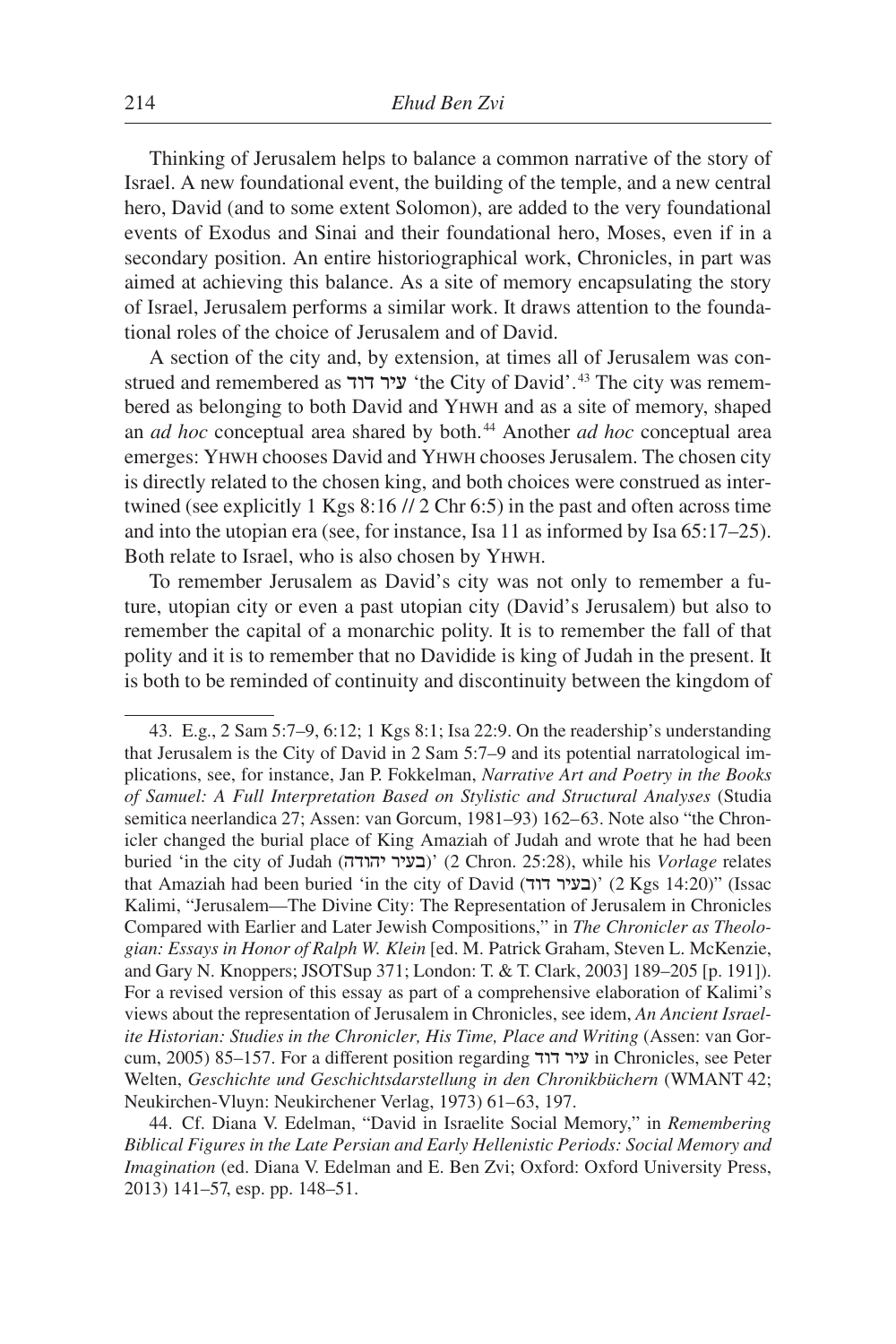Judah and the province of Yehud, but of a clear continuity between temple and temple. Significantly, Solomon, the actual builder of the temple, was not construed as a military hero. He fought no wars, just like the leadership of Yehud did not; instead, he was a wise man.<sup>45</sup>

To remember Davidic/Solomonic Jerusalem was to evoke and construe a story about a glorious, Jerusalem-centered, unified Israel under these kings. This story served also to bring together the cultic world of the first foundational past, centered on the Ark, tabernacle, and covenant, with that of the second foundational past when the temple was established and both to the future glorious temple from which light, water, and divine wisdom flow and to whom all flow, while at the same time (ideologically and imaginatively) connecting all of them to the community's, present, Persian-period ('Davidic/Solomonic') temple at the core of their Jerusalem.

But by doing so, the concept and memory of Jerusalem informed and controlled the meaning of the foundational narratives of Exodus and Wilderness that were shared with Samaria in such a way that turned them into unshared and unsharable collections, due to their (exclusivist) Jerusalem-centered perspective (see, for instance, 1 Kgs 8:16 // 2 Chr 6:5). Remembering their Jerusalem together, the literati contributed to their own sense of identity, social cohesion,<sup>46</sup> claims of unique legitimacy, and set ideological and social boundaries

46. I discussed the role of "preaching to the choir"-type activities for enhancing social cohesion among the literati in Jerusalem in my "On Social Memory and Identity Formation."

<sup>45.</sup> This is consistent with a tendency to deemphasize warrior/military features in main heroes within the discourse and the social memory of late Persian/early Hellenistic Judah/Yehud. This tendency impacted on the (main) ways Moses and Abraham were characterized, and in Chronicles, although David remains a military hero, the emphasis is elsewhere. See also the David of Psalms. Even Joshua is imagined as meditating day and night on התורה טפר התורה 'the book of (YHWH's) instruction' (Josh 1:8). This tendency, with its correlated constructions of "masculinity," is consistent and reflects the mindscape of the literati of a society without any significant military power of its own. Although "traditional" constructions of warrior-like heroes still existed in the period, it is only during the Hasmonean period that this tendency ceases to be dominant. These matters require a separate discussion. I have addressed these issues in relation to remembering Abraham and Moses in the late Persian/earl Hellenistic period in my "The Memory of Abraham in Late Persian/Early Hellenistic Yehud/Judah" and "Exploring the Memory of Moses 'The Prophet' in Late Persian/Early Hellenistic Period Yehud/ Judah," in *Remembering Biblical Figures in the Late Persian and Early Hellenistic Periods: Social Memory and Imagination* (ed. Diana V. Edelman and Ehud Ben Zvi; Oxford: Oxford University Press, 2013) 3–37. A prior version of the former essay has been published in *The Reception and Remembrance of Abraham* (ed. Pernille Carstens and Niels Peter Lemche; Piscataway, NJ: Gorgias, 2011) 13–60. For Moses, see Thomas Römer, "Moses outside the Torah and the Construction of a Diaspora Identity," *JHS*  8/15 (2008). On-line: http://www.jhsonline.org/Articles/article\_92.pdf.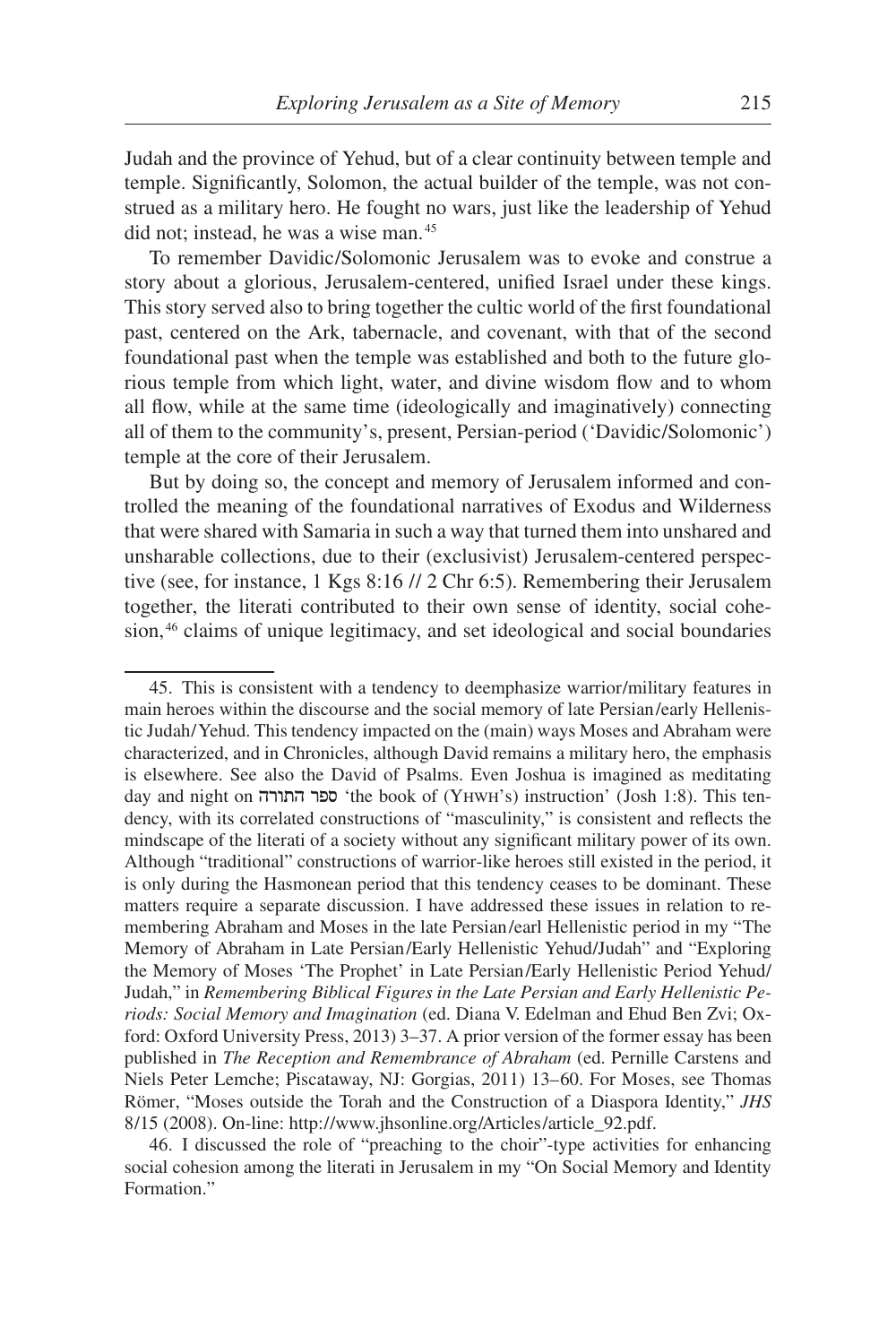around the remembering community. It was a crucial action in their mnemonic struggles with Samaria, where, by the late Persian period, most worshipers of Yhwh in "the land" lived.

The very logic of this process strongly emphasizes Jerusalem's place as the capital of Israel, not of Judah alone. It is a capital that should be inhabited by all pious Israelites (cf. 1 Chr 9:3; 2 Chr 11:13–16). By doing so, it creates a Yehud that stands for and even is Israel while it reinforces a Jerusalem-centered understanding of what Israel (not Yehud) is and should be.

#### *Balancing Images: A Few Observations*

Additional aspects of the Jerusalem of mind and memory can be explored, <sup>47</sup> but for present purposes, those advanced above suffice. However, an important feature of this Jerusalem cannot be omitted: the ubiquitous presence of balancing images. For example, the unique sacredness of Jerusalem and its role in the divine, cosmic economy shaped a systemic preference to construe the place as designated by Yhwh well before David, so that its selection was also understood as essentially independent of David (see, for instance, the association of Jerusalem and Mt. Moriah in 2 Chr 3:1). <sup>48</sup>

Jerusalem is David's city, but the defining and crucial house in the city, the temple, was built not by him but by the wise Solomon. Chronicles, in turn, balances the memory by emphasizing that David actually provided all that was needed for the temple and set its rules. Many texts bring together the future David and future Jerusalem and associate them with the future, utopian kingdom of Yhwh (for example, Isaiah 11). These texts shape memories of a future kingdom that belongs to both David and Yhwh, with Jerusalem as its capital. Some texts shape memories of a past Davidic kingdom that was Yhwh's kingdom, without clearly stating anything about the future (see 1 Chr 28:5; 2 Chr 13:8), while many other texts remind readers of a utopian, future Jerusalem and a utopian kingdom of Yhwh in which no Davidide appears (for example, Obadiah, Zephaniah, Hosea 14).

Jerusalem is Israel and embodies Israel, but it is also remembered as a non-Israelite city, a late conquest. It is a "Canaanite" city where readers of the authoritative repertoire of the period encounter pious people, including a non-Israelite named Melchizedek who was a priest of עליון אל' the High God' (Gen 14:20), which in turn is then balanced by Ps 110:4, which partially Is-

<sup>47.</sup> For example, the Yehudite, construed memory of remembering Jerusalem then and there when Israel was in Exile; see Ps 137:1–6.

<sup>48.</sup> This claimed association is at the core of another "front" in the mnemonic struggles between Yehud and Samaria (or their discourses), since Samarian texts consistently associated Mt. Moriah with Mt. Gerizim. On the struggle over the memory of Mt. Moriah and of Abram, see Isaac Kalimi, *Early Jewish Exegesis and Theological Controversy: Studies in Scriptures in the Shadow of Internal and External Controversies* (Assen: van Gorcum, 2002).